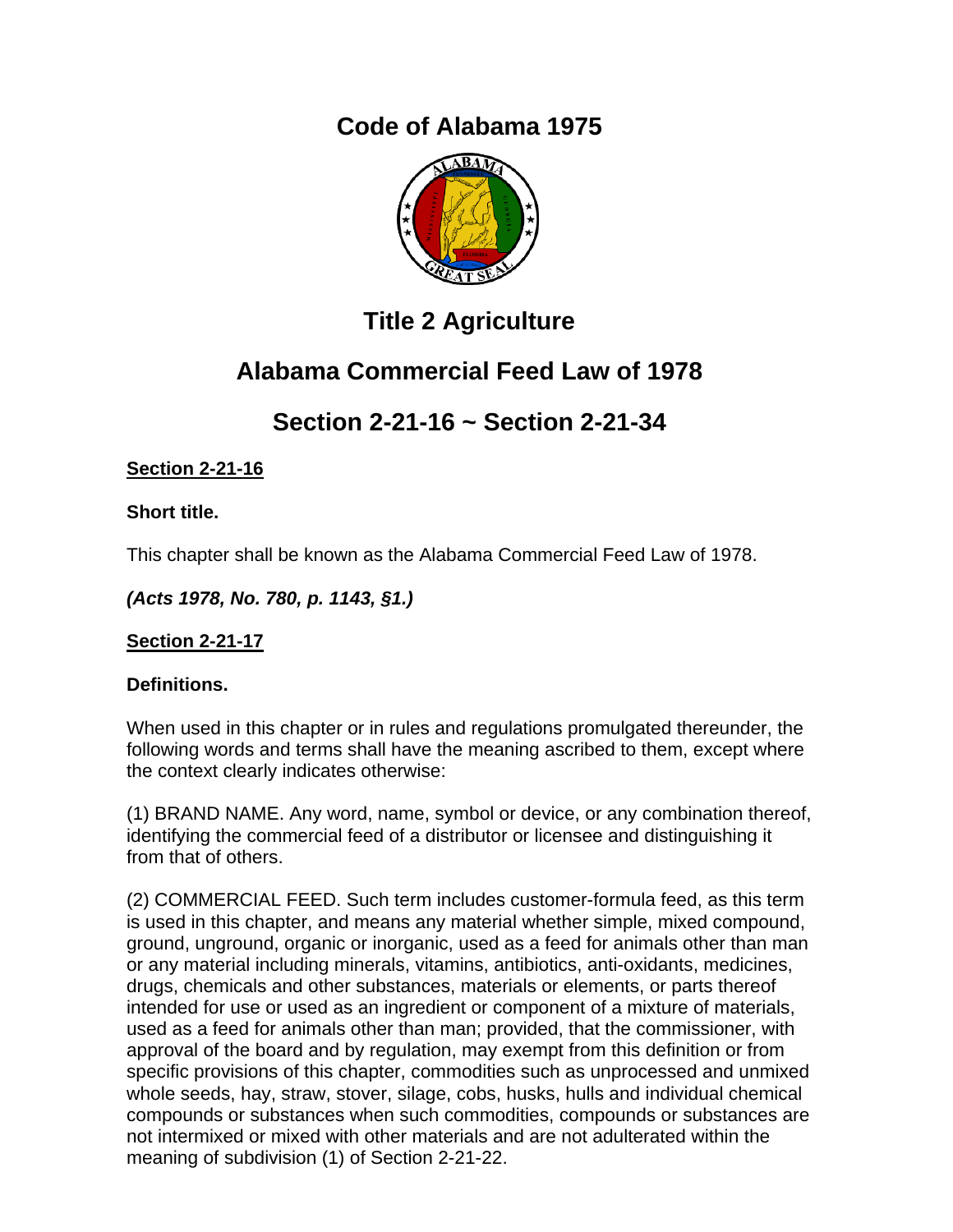(3) CONTAINER. Any bag, box, barrel, package, carton, object, apparatus, device, appliance or other container into which commercial feed is packed, stored or placed for handling and transporting.

(4) CONTRACT FEEDER. A person who, as an independent contractor, feeds commercial feed to animals pursuant to a contract whereby such commercial feed is supplied, furnished or otherwise provided to such person and whereby such person's remuneration is determined all or in part by feed consumption, mortality, profits or amount or quality of product. A manufacturer of a "vertical-integrator feed" is not a contract feeder.

(5) CUSTOMER-FORMULA FEED. Commercial feed which consists of a mixture of commercial feeds and/or feed ingredients, each batch of which is manufactured according to the specific instructions of the final purchaser.

(6) DISTRIBUTE. To offer for sale, sell, exchange or barter commercial feed; or to supply, furnish or otherwise provide commercial feed to a contract feeder.

(7) DISTRIBUTOR. Any person who distributes.

(8) DRUG. Any substance intended for use in the diagnosis, cure, mitigation, treatment or prevention of disease in animals other than man and substances other than feed intended to affect the structure or any function of the animal body.

(9) FEED INGREDIENT. Each of the constituent materials making up a commercial feed.

(10) LABEL. A display of written, printed or graphic matter upon or affixed to the container in which a commercial feed is distributed, or on the invoice or delivery slip with which a commercial feed is distributed.

(11) LABELING. All labels and other written, printed or graphic matter

a. Upon a commercial feed or any of its containers or wrapper, or

b. Accompanying such commercial feed.

(12) MANUFACTURE. To grind, mix or blend, or further process, a commercial feed for distribution.

(13) MINERAL FEED. A commercial feed intended to supply primarily mineral elements or inorganic nutrients.

(14) OFFICIAL SAMPLE. A sample of feed taken by the commissioner or his agent in accordance with Section 2-21-26.

(15) PERCENT or PERCENTAGES. Parts per hundred by weight.

(16) PERMITTED ANALYTICAL VARIATION. Allowances for the inherent variability in sampling and in laboratory analyses of guaranteed components, as published by the Association of American Feed Control Officials from time to time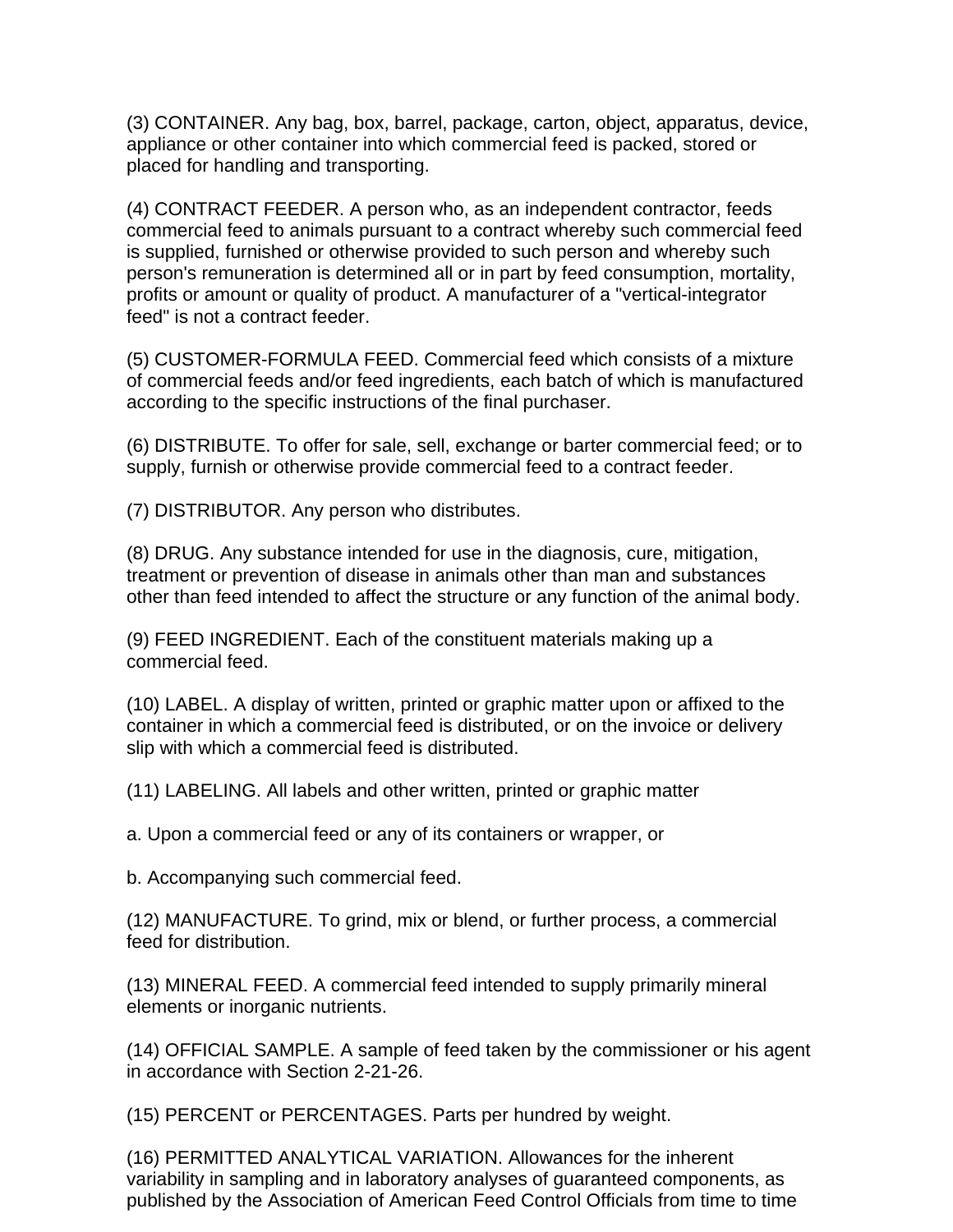in its official publication. Manufacturing variation and their effects on the guaranteed components are not included in such value.

(17) PERSON. Such term includes individual, partnership, corporation, cooperatives and associations.

(18) PET. Any domesticated animal normally maintained in or near the household of the owner thereof.

(19) PET FOOD. Any commercial feed prepared and distributed for consumption by pets.

(20) PRODUCT NAME. The name of the commercial feed which identifies it as to kind, class or specific use.

(21) PURCHASER and CUSTOMER-BUYER. Any person, firm, organization, agency, association or group who buys or otherwise acquires a commercial feed, customer-formula feed or custom-mix or custom-mill services.

(22) SPECIALTY PET. Any domesticated animal pet normally maintained in a cage or tank, such as, but not limited to, gerbils, hamsters, canaries, psittacine birds, mynahs, finches, tropical fish, goldfish, snakes and turtles.

(23) SPECIALTY PET FOOD. Any commercial feed prepared and distributed for consumption by specialty pets.

(24) TON. A net weight of two thousand pounds avoirdupois. The metric ton is a unit of weight equal to one thousand kilograms of 2204.62 pounds avoirdupois.

(25) VERTICAL-INTEGRATOR FEED. A commercial feed manufactured for feeding livestock, poultry or aquatic animals that are owned by the person manufacturing the feed or that are owned by subsidiaries, parents or other business entities associated with the manufacturer through common ownership.

(26) BOARD. The State Board of Agriculture and Industries.

*(Acts 1978, No. 780, p. 1143, §3.)*

### **Section 2-21-18**

### **Enforcing official.**

This chapter shall be administered by the Commissioner of Agriculture and Industries of the State of Alabama, hereinafter referred to as the "commissioner."

*(Acts 1978, No. 780, p. 1143, §2.)*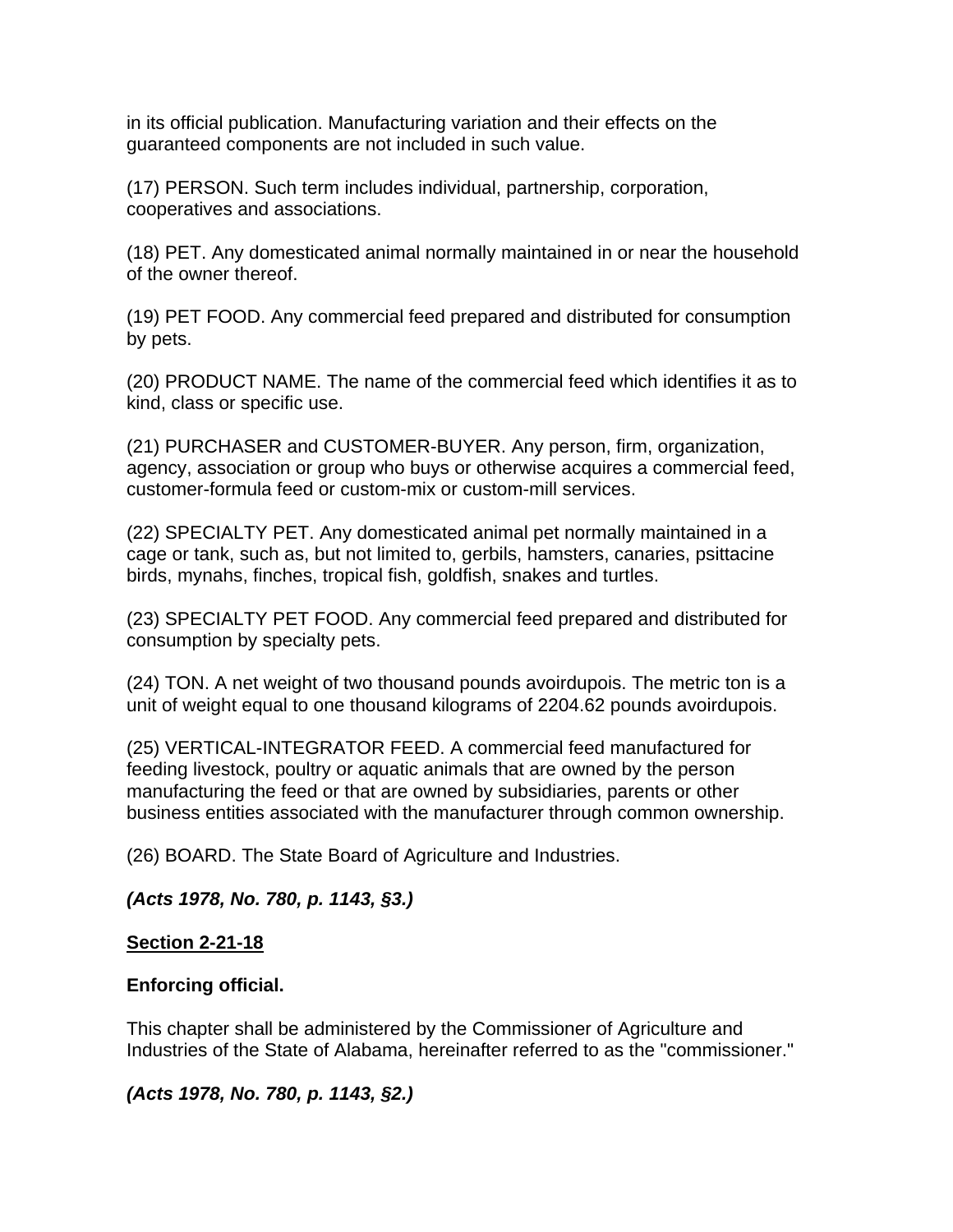## **Section 2-21-19**

#### **Licensing.**

(a) No person shall manufacture or sell a commercial feed in this state, unless he or she has filed with the commissioner on forms provided by the commissioner, his or her name, place of business, and location of each manufacturing facility from which feed may be shipped within or into this state.

(b) The person shall apply for and obtain from the commissioner a license authorizing the sale and distribution of commercial feed. The application for a license shall be accompanied by the fee hereinafter required and shall be on forms furnished by the commissioner which shall contain such information as is necessary for the issuance of the license. All licensing shall expire on December 31 of each year and shall be renewed annually as of January 1 upon the filing of an application and payment of the required license fee. The license fee shall be based upon the number of tons of commercial feed sold or distributed in this state during the preceding 12-month period ending December 31. The amount of the license fee shall be established by the Board of Agriculture and Industries within the range as set out in the following schedule:

| <b>Tons Sold</b>                                             | <b>License Fee</b> |
|--------------------------------------------------------------|--------------------|
| Less than 250 tons                                           | $$30.00 - 45.00$   |
| 250 tons or more but less than 500 tons                      | $60.00 - 90.00$    |
| 500 tons or more but less than 1,000 tons  200.00 - 300.00   |                    |
| 1,000 tons or more but less than 2,000 tons  250.00 - 375.00 |                    |
| 2,000 tons or more but less than 4,000 tons  300.00 - 450.00 |                    |
| 4,000 tons or more but less than 8,000 tons  350.00 - 575.00 |                    |
| 8,000 tons or more                                           | 400.00 - 750.00    |

If the license fee is not paid within a period of 30 days after the date on which payment thereof is due, a delinquent penalty of 10 percent of the total amount due or a minimum amount of \$10.00 shall be added to the license fee. The license fee due hereunder, and any delinquent penalty, shall constitute a debt and becomes the basis of judgment against the person required to obtain the license if not paid as herein required. The amount of the license fee required to be paid by persons not previously distributing commercial feed into this state shall be the minimum fee of \$30.00 for a license also expiring on December 31 following the date of issuance at which time the license shall be renewable in accordance with this subsection.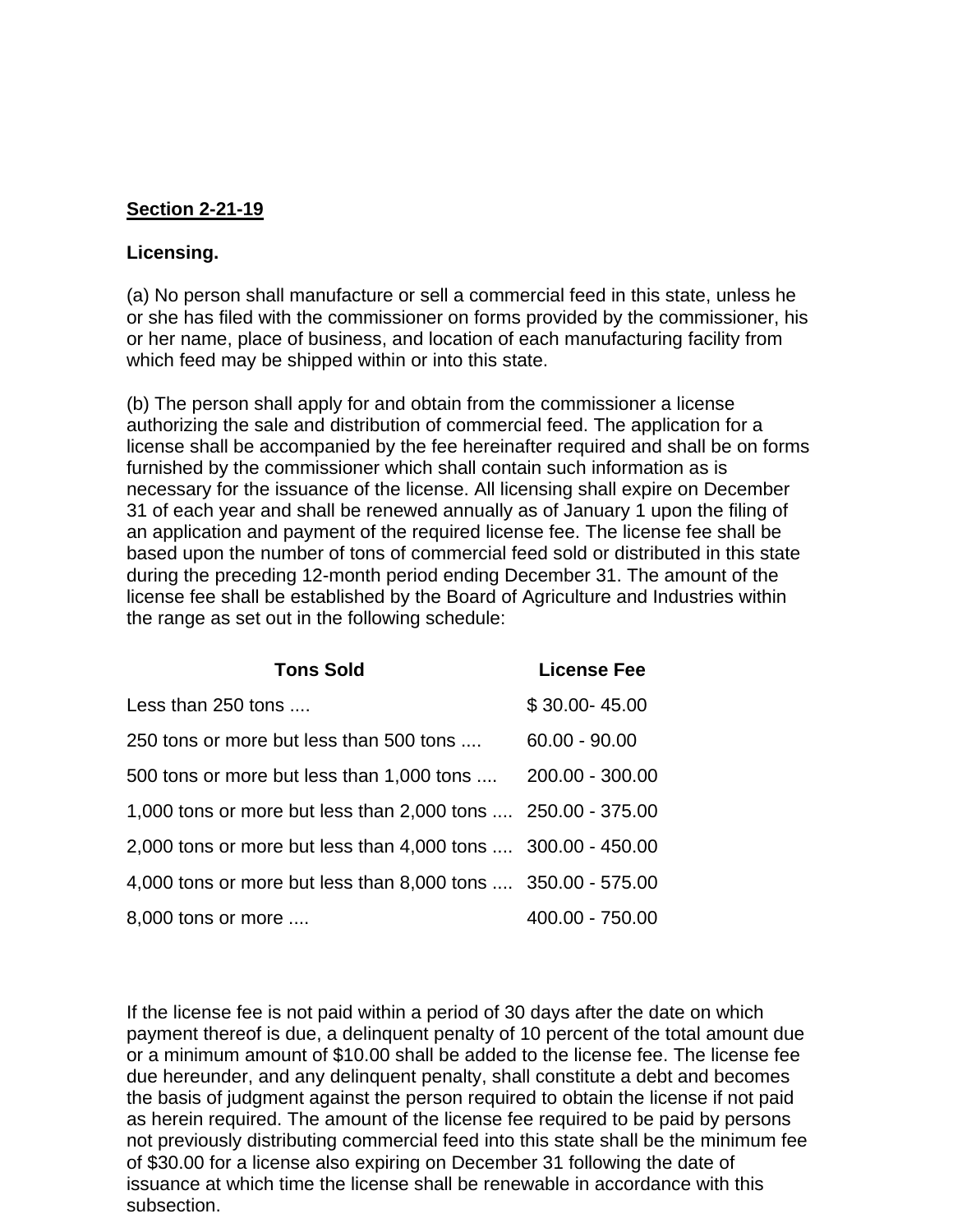(c) In the event of sale or other transfer of ownership of a commercial feed manufacturing or sale facility by a person who has a license as required in this section, the license shall be transferred to the new owner, provided, that the amount of such new owner's license required on January 1 shall be governed by the amount of the person's previous sales from which the license was transferred.

It is hereby intended that every person who manufactures or formulates or labels any commercial feed which is sold in or for importation into this state, or any person who labels any such commercial feed and sells it in or for importation into this state, whether manufactured by such person or not, shall be required to procure a license and pay the fee therefor as herein required.

(d) Pursuant to rules and regulations, any person making application for a license as required in subsection (b) of this section shall place on file with the commissioner the label for each brand of feed which the person may sell, offer for sale, or distribute for sale in this state. The label so filed with the commissioner shall be the official label for the commercial feed sold, offered for sale, or distributed for sale in this state. Any commercial feed sold, offered for sale, or distributed for sale with a label not on file or at variance with the official label shall be deemed misbranded and subject to the penalties of this chapter.

(e) The commissioner is empowered to refuse or cancel the license of any manufacturer whose commercial feed is not in compliance with the provisions of this chapter or to prevent the sale, offering for sale, or distribution for sale of any commercial feed determined by official action to be harmful, detrimental, or of no value when used in accordance with the label directions; provided, that no action under this section shall be final until the manufacturer shall have been given an opportunity to be heard before the commissioner.

## *(Acts 1978, No. 780, p. 1143, §4; Act 2004-516, p. 996, §1.)*

## **Section 2-21-20**

### **Labeling.**

A commercial feed, regardless of the container in which it is shipped or sold, shall be labeled as follows:

(1) In case of a commercial feed, except a customer-formula feed, it shall be accompanied by a label bearing the following information:

a. The net weight.

b. The product name and the brand name, if any, under which the commercial feed is distributed.

c. The guaranteed analysis stated in such terms as the commissioner by regulation determines is required to advise the user of the composition of the feed or to support claims made in the labeling. In all cases, the substances or elements must be determinable by laboratory methods such as the methods published by the Association of Official Analytical Chemists.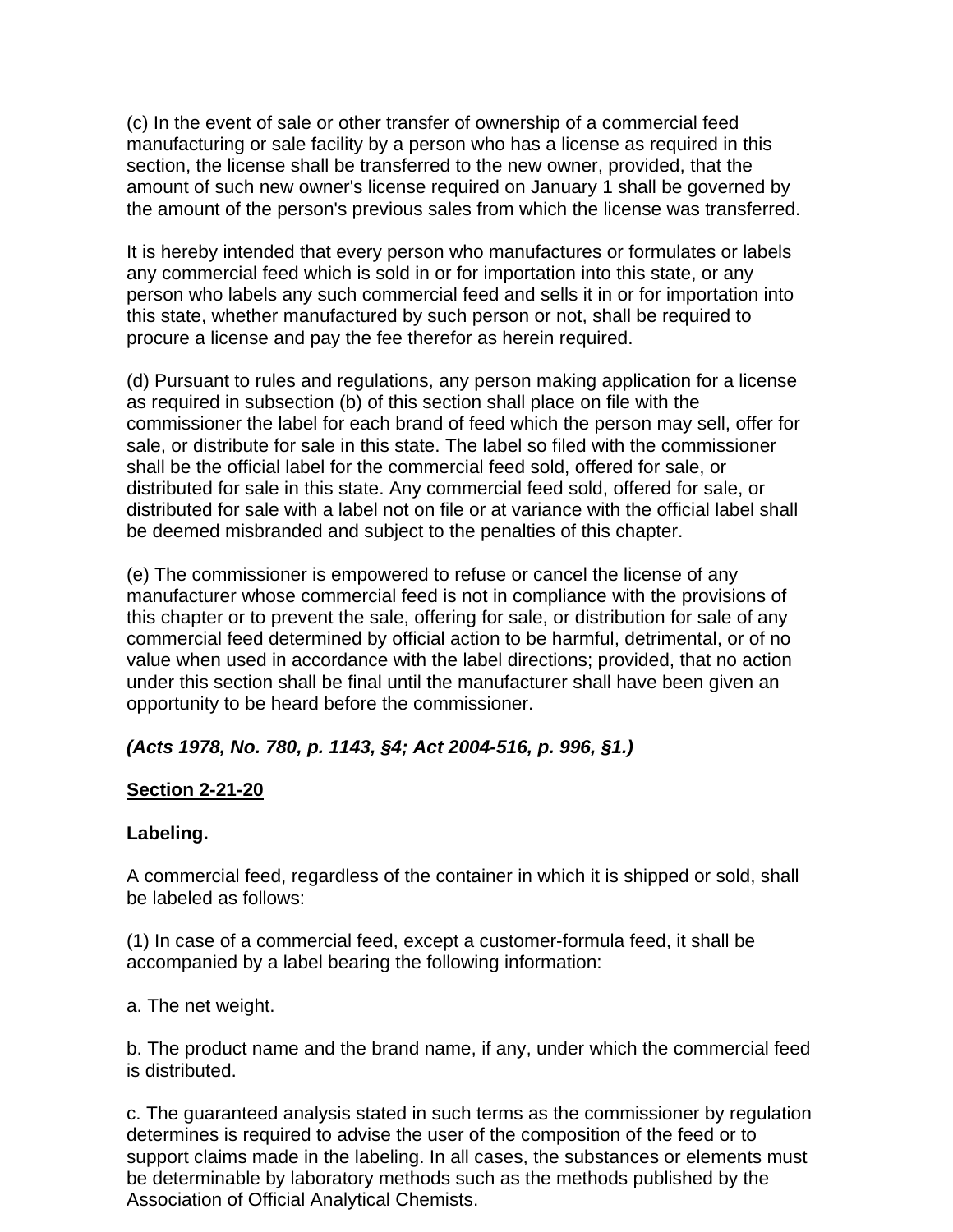d. The common or usual name of each ingredient used in the manufacture of the commercial feed; provided, that the commissioner, by regulation, may permit the use of a collective term for a group of ingredients which perform a similar function, or he may exempt such commercial feeds, or any group thereof, from this requirement of an ingredient statement if he finds that such statement is not required in the interest of consumers.

e. The name and principal mailing address of the manufacturer or the person responsible for distributing the commercial feed.

f. Adequate directions for use for all commercial feeds containing drugs and for such other feeds as the commissioner may require by regulation as necessary for their safe and effective use.

g. Such precautionary statements as the commissioner by regulation determines are necessary for the safe and effective use of the commercial feed.

(2) In the case of a customer-formula feed, it shall be accompanied by a label, invoice, delivery slip or other shipping document, bearing the following information:

a. Name and address of the manufacturer.

b. Name and address of the purchaser.

c. Date of delivery.

d. The product name and brand name, if any, the net weight of each commercial feed used in the mixture and the net weight of each other ingredient used.

e. Adequate directions for use for all customer-formula feeds containing drugs and for such other feeds as the commissioner may require by regulation as necessary for their safe and effective use.

f. Such precautionary statements as the commissioner by regulation determines are necessary for the safe and effective use of the customer-formula feed.

(3) In the case of a "vertical-integrator feed" all the conditions specified under subdivision (2) of this section for the customer-formula feed will apply except that the records will be kept at the place of manufacture and need not accompany the feed as it is transported to point of use, except as required by the Federal Food, Drug and Cosmetic Act (21 U.S.C. Section 301, et seq.).

*(Acts 1978, No. 780, p. 1143, §5.)*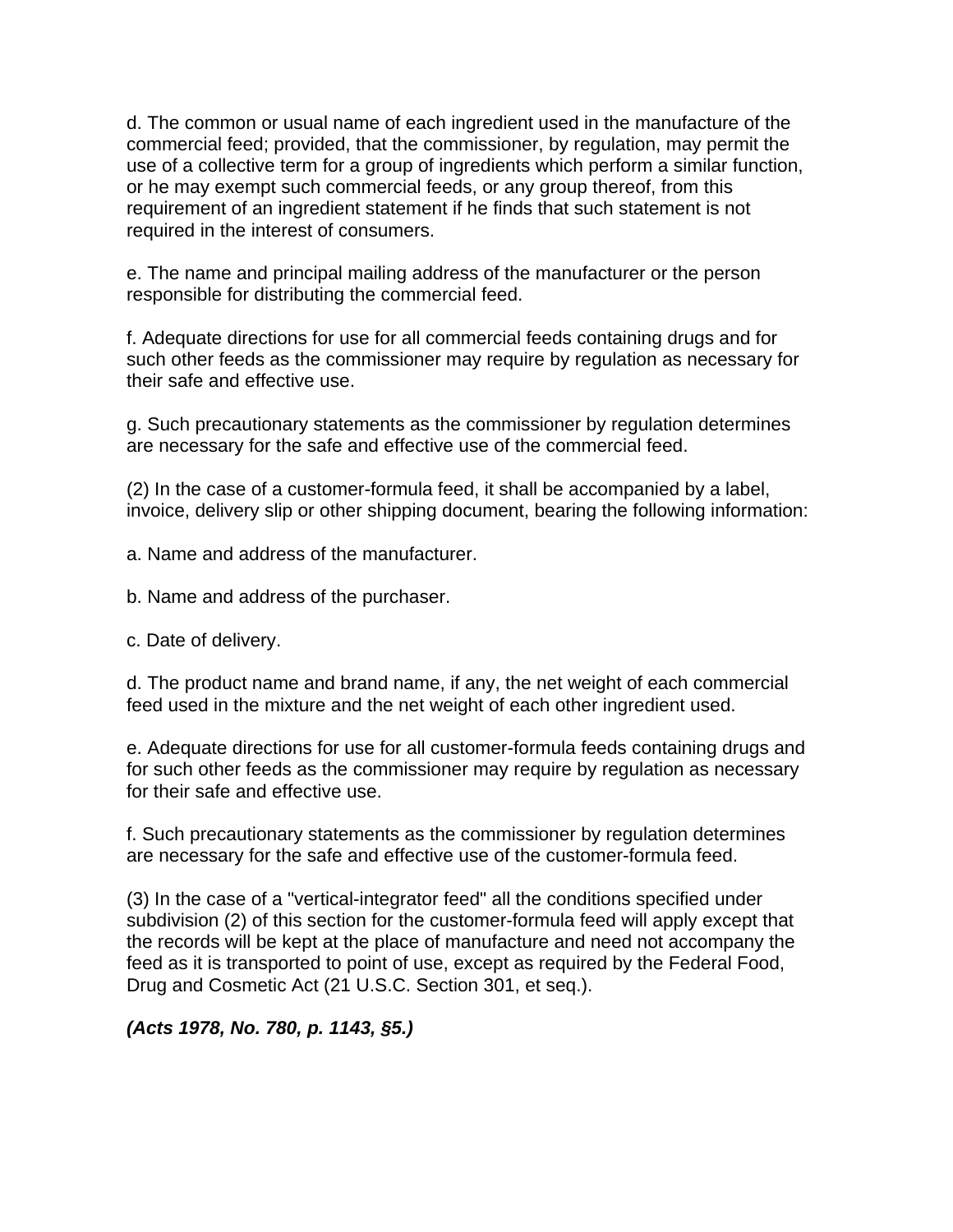## **Section 2-21-21**

## **Misbranding.**

A commercial feed shall be deemed to be misbranded:

(1) If its labeling is false or misleading in any particular;

(2) If it is distributed under the name of another commercial feed;

(3) If it is not labeled as required in Section 2-21-20;

(4) If it purports to be or is represented as a commercial feed, or if it purports to contain or is represented as containing a commercial feed ingredient, unless such commercial feed or feed ingredient conforms to the definition, if any, prescribed by regulation by the commissioner; or

(5) If any word, statement or other information required by or under authority of this chapter to appear on the label or labeling is not prominently placed thereon with such conspicuousness (as compared with other words, statements, designs or devices in the labeling) and in such terms as to render it likely to be read and understood by the ordinary individual under customary conditions of purchase and use.

## *(Acts 1978, No. 780, p. 1143, §6.)*

### **Section 2-21-22**

### **Adulteration.**

A commercial feed shall be deemed to be adulterated:

(1) If it bears or contains any poisonous or deleterious substance which may render it injurious to health; but in case the substance is not an added substance, such commercial feed shall not be considered adulterated under this subdivision if the quantity of such substance in such commercial feed does not ordinarily render it injurious to health; or

(2) If it bears or contains any added poisonous, added deleterious or added nonnutritive substance which is unsafe within the meaning of Section 406 of the Federal Food, Drug and Cosmetic Act (other than one which is a. a pesticide chemical in or on a raw agricultural commodity; or b. a food additive); or

(3) If it is, or it bears or contains any food additive which is unsafe within the meaning of Section 409 of the Federal Food, Drug and Cosmetic Act; or

(4) If it is a raw agricultural commodity and it bears or contains a pesticide chemical which is unsafe within the meaning of Section 408(a) of the Federal Food, Drug and Cosmetic Act; provided, that where a pesticide chemical has been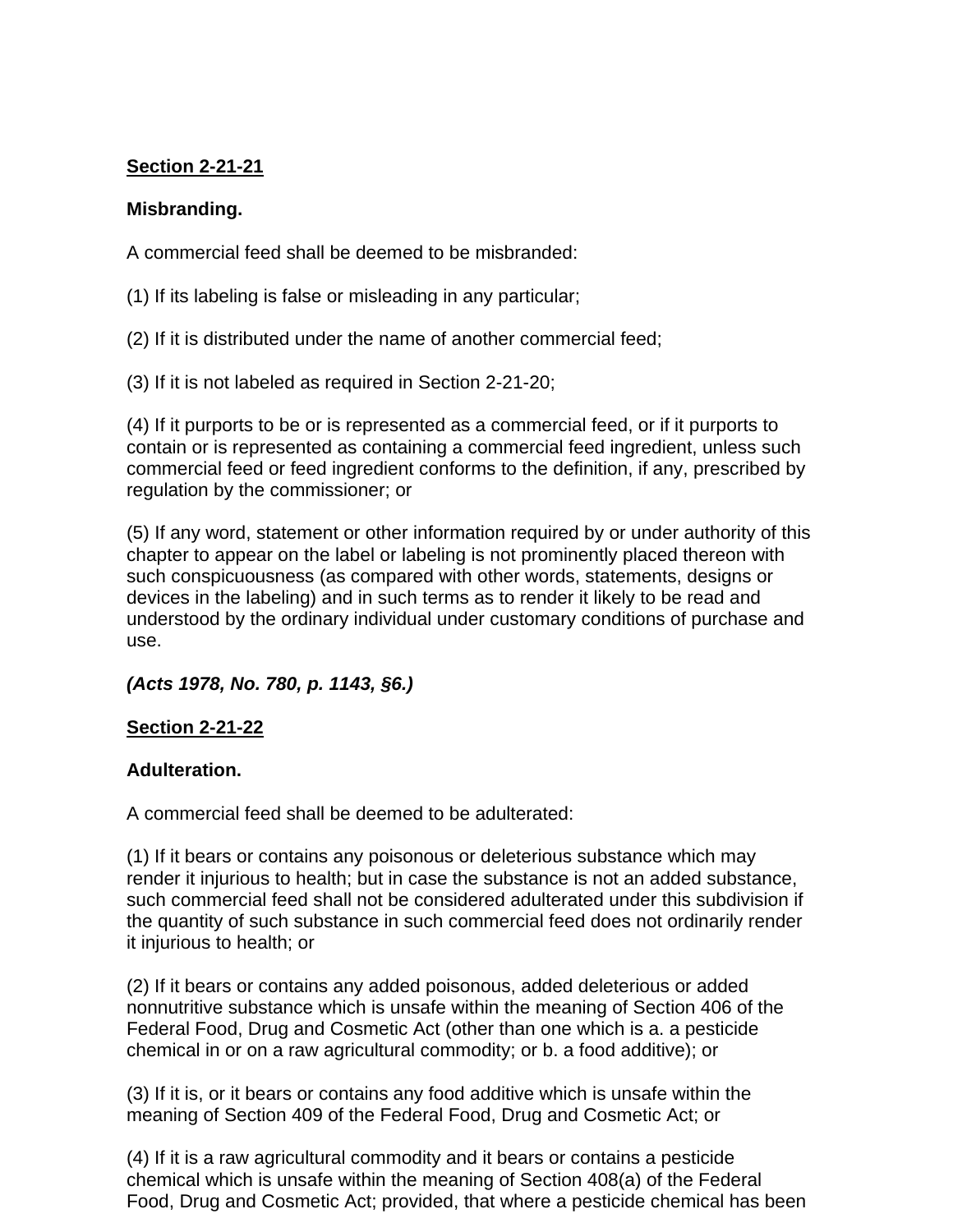used in or on a raw agricultural commodity in conformity with an exemption granted or a tolerance prescribed under Section 408 of the Federal Food, Drug and Cosmetic Act and such raw agricultural commodity has been subjected to processing such as canning, cooking, freezing, dehydrating or milling, the residue of such pesticide chemical remaining in or on such processed feed shall not be deemed unsafe if such residue in or on the raw agricultural commodity has been removed to the extent possible in good manufacturing practice and the concentration of such residue in the processed feed is not greater than the tolerance prescribed for the raw agricultural commodity unless the feeding of such processed feed will result or is likely to result in a pesticide residue in the edible product of the animal, which is unsafe within the meaning of Section 408(a) of the Federal Food, Drug and Cosmetic Act; or

(5) If it is, or it bears or contains any color additive which is unsafe within the meaning of Section 706 of the Federal Food, Drug and Cosmetic Act; or

(6) If any valuable constituent has been in whole or in part omitted or abstracted therefrom or any less valuable substance substituted therefor; or

(7) If its composition or quality falls below or differs from that which it is purported or is represented to possess by its labeling; or

(8) If it contains a drug and the methods used in or the facilities or controls used for its manufacture, processing or packaging do not conform to current good manufacturing practice regulations promulgated by the commissioner to assure that the drug meets the requirement of this chapter as to safety and has the identity and strength and meets the quality and purity characteristics which it purports or is represented to possess. In promulgating such regulations, the commissioner shall adopt the current good manufacturing practice regulations for medicated feed premixes and for medicated feeds established under authority of the Federal Food, Drug and Cosmetic Act, unless he determines that they are not appropriate to the conditions which exist in this state; or

(9) If it contains viable weed seeds in amounts exceeding the limits which the commissioner shall establish by rule or regulation.

## *(Acts 1978, No. 780, p. 1143, §7.)* **Section 2-21-23**

### **Prohibited acts.**

The following acts and the causing thereof within the State of Alabama are hereby prohibited:

(1) The manufacture or distribution of any commercial feed that is adulterated or misbranded.

(2) The adulteration or misbranding of any commercial feed.

(3) The distribution of agricultural commodities such as whole seed, hay, straw, stover, silage, cobs, husks and hulls, which are adulterated within the meaning of subdivision (1) of Section 2-21-22.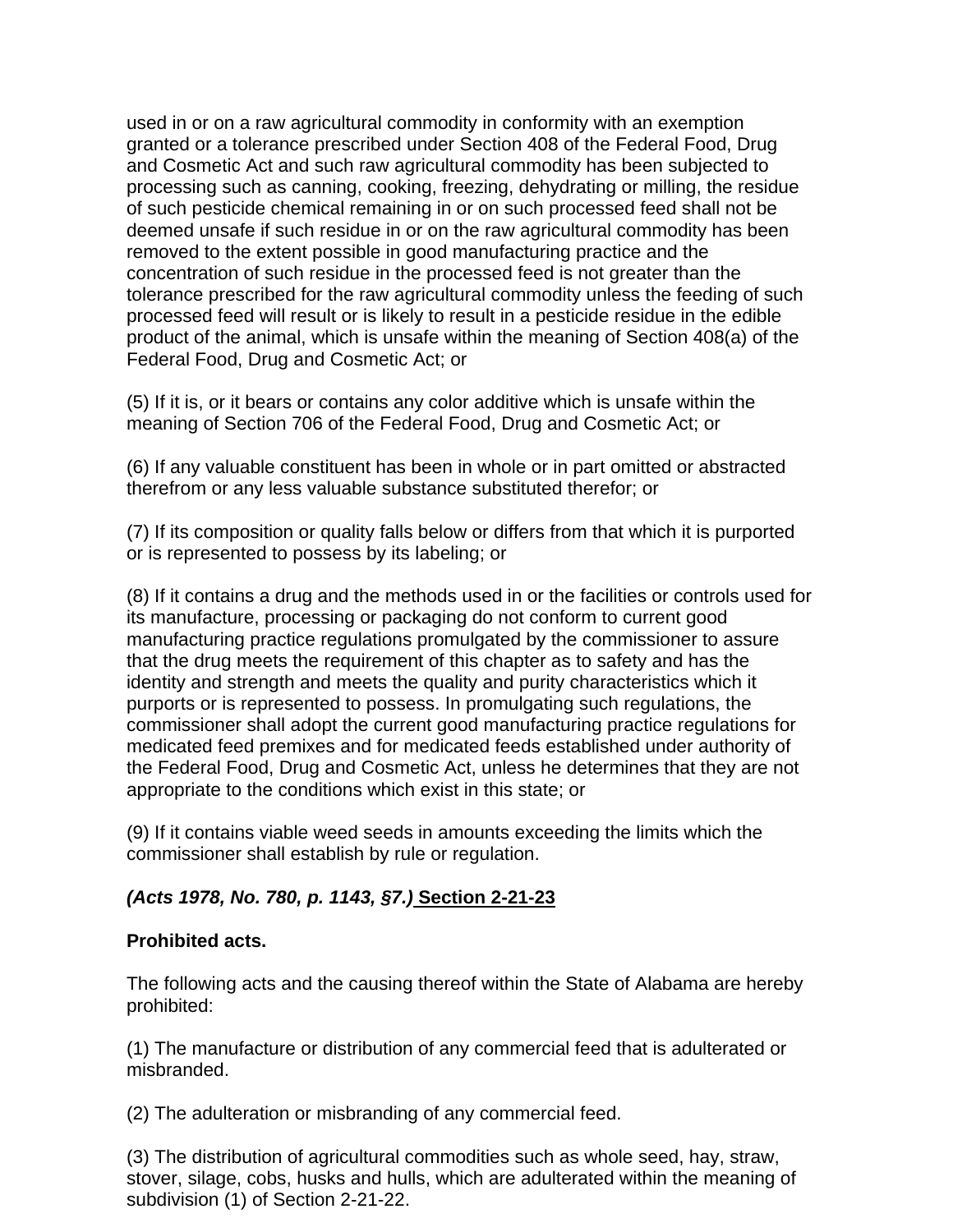(4) The removal or disposal of a commercial feed in violation of an order under Section 2-21-27.

(5) The failure or refusal to obtain a license in accordance with Section 2-21-19.

(6) The violation of Section 2-21-30.

(7) Failure to pay inspection fees and file reports as required by Section 2-21-24.

## *(Acts 1978, No. 780, p. 1143, §8.)*

### **Section 2-21-24**

### **Inspection fee; quarterly statement; disposition of fees; overpayments.**

(a) An inspection fee established by the Board of Agriculture and Industries not to exceed twenty-five cents (\$.25) per ton shall be paid on commercial feeds by every person who distributes the commercial feed in this state, exempting bulk grain; except that:

(1) The inspection fee shall be paid only once on any commercial feed, feed ingredients, customer-formula feeds or parts thereof. Commercial feeds, feed ingredients, customer-formula feeds or parts thereof on which the inspection fee has not been paid by the distributor or previous distributor shall be subject to the inspection fee.

(2) No fee shall be paid on "vertical-integrator feed" or on the ingredient used to manufacture a "vertical-integrator feed." Any services the Department of Agriculture and Industries provides manufacturers of "vertical-integrator feed" in relation to this chapter shall be paid for according to fees established by the board.

(3) In the case of a commercial feed distributed in this state in packages or containers of ten pounds or less, an annual fee established by the Board of Agriculture and Industries not to exceed one hundred dollars (\$100) per product shall be paid to the benefit of the Agricultural Fund in lieu of the inspection fee specified above.

(b) Each person who is liable for the payment of such fee also shall:

(1) File, not later than the last day of January, April, July, and October of each year, a quarterly statement, setting forth the number of net tons of commercial feeds distributed in this state during the preceding calendar quarter. Upon filing the quarterly statement, the person shall pay the inspection fee at the rate stated in subsection (a). Inspection fees which have not been paid to the commissioner within 15 days following the date due shall have a penalty fee of 15 percent (minimum \$15.00) added to the amount due. The assessment of this penalty fee shall not prevent the commissioner from taking other actions as provided in this chapter.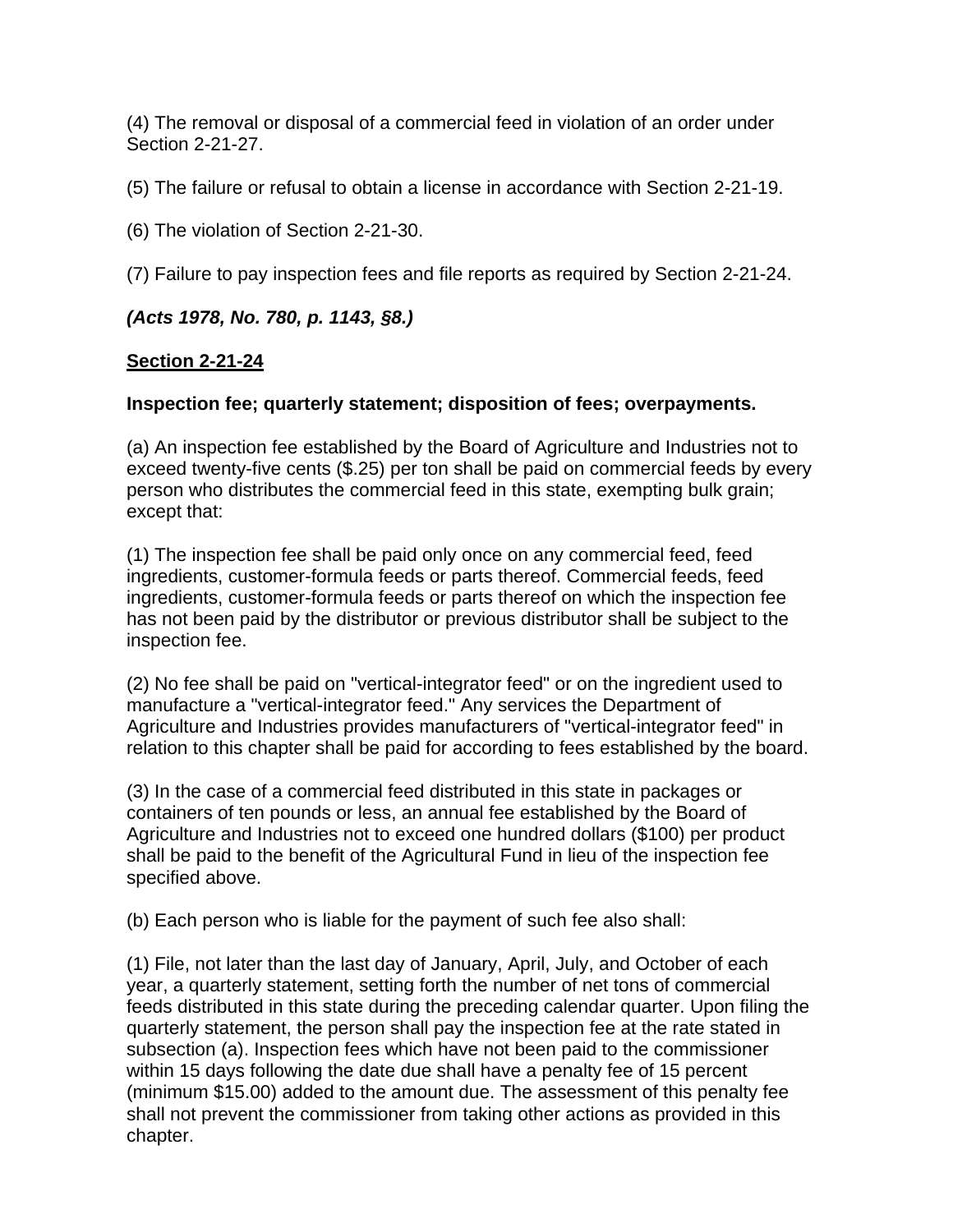(2) Keep records as may be necessary or required by the commissioner to indicate accurately the tonnage of commercial feed distributed in this state. The commissioner may examine the records to verify statements of tonnage. Failure to make an accurate statement of tonnage or to pay the inspection fee or comply as provided herein shall constitute sufficient cause for the cancellation of the licenses on file for the distributor.

(c) Fees collected pursuant to this section, including license fees collected under Section 2-21-19, shall be deposited to the credit of the Agricultural Fund of the State Treasury for the regulatory duties of the Department of Agriculture and Industries.

(d) Amounts improperly or illegally collected under this chapter as overpayments may be refunded to the person entitled thereto in accordance with Section 2-1-6.

## *(Acts 1978, No. 780, p. 1143, §9; Acts 1979, No. 79-310, p. 463; Act 2004-516, p. 996, §1.)*

## **Section 2-21-25**

### **Rules and regulations.**

(a) The commissioner, with the approval of the board, is authorized to promulgate such rules and regulations for commercial feeds and pet foods as are specifically authorized in this chapter and such other reasonable rules and regulations as may be necessary for the efficient enforcement of this chapter. In the interest of uniformity, the commissioner shall, by regulations, adopt, unless he determines that they are inconsistent with the provisions of this chapter or are not appropriate to conditions which exist in this state, the following:

(1) The official definitions of feed ingredients and official feed terms adopted by the Association of American Feed Control Officials and published in the official publication of that organization; and

(2) Any regulation promulgated pursuant to the authority of the Federal Food, Drug and Cosmetic Act (21 U.S.C. Section 301, et seq.); provided, that the commissioner, with the approval of the board, would have the authority under this chapter to promulgate such regulations.

(b) Before the issuance, amendment or repeal of any rule or regulation authorized by this chapter, the commissioner shall give adequate notice of the proposed regulation, amendment or notice to repeal an existing regulation in a manner reasonably calculated to give interested parties including all current licensees, adequate notice and shall afford all interested persons an opportunity to present their views thereon, orally or in writing, within a reasonable period of time. After consideration of all views presented by interested persons, the commissioner, with approval of the board, shall take appropriate action to adopt and promulgate the proposed rule or regulation or to amend or repeal an existing rule or regulation. The provisions of this subsection notwithstanding, if the commissioner, pursuant to the authority of this chapter, adopts the official definitions of feed ingredient or official feed terms as adopted by the Association of American Feed Control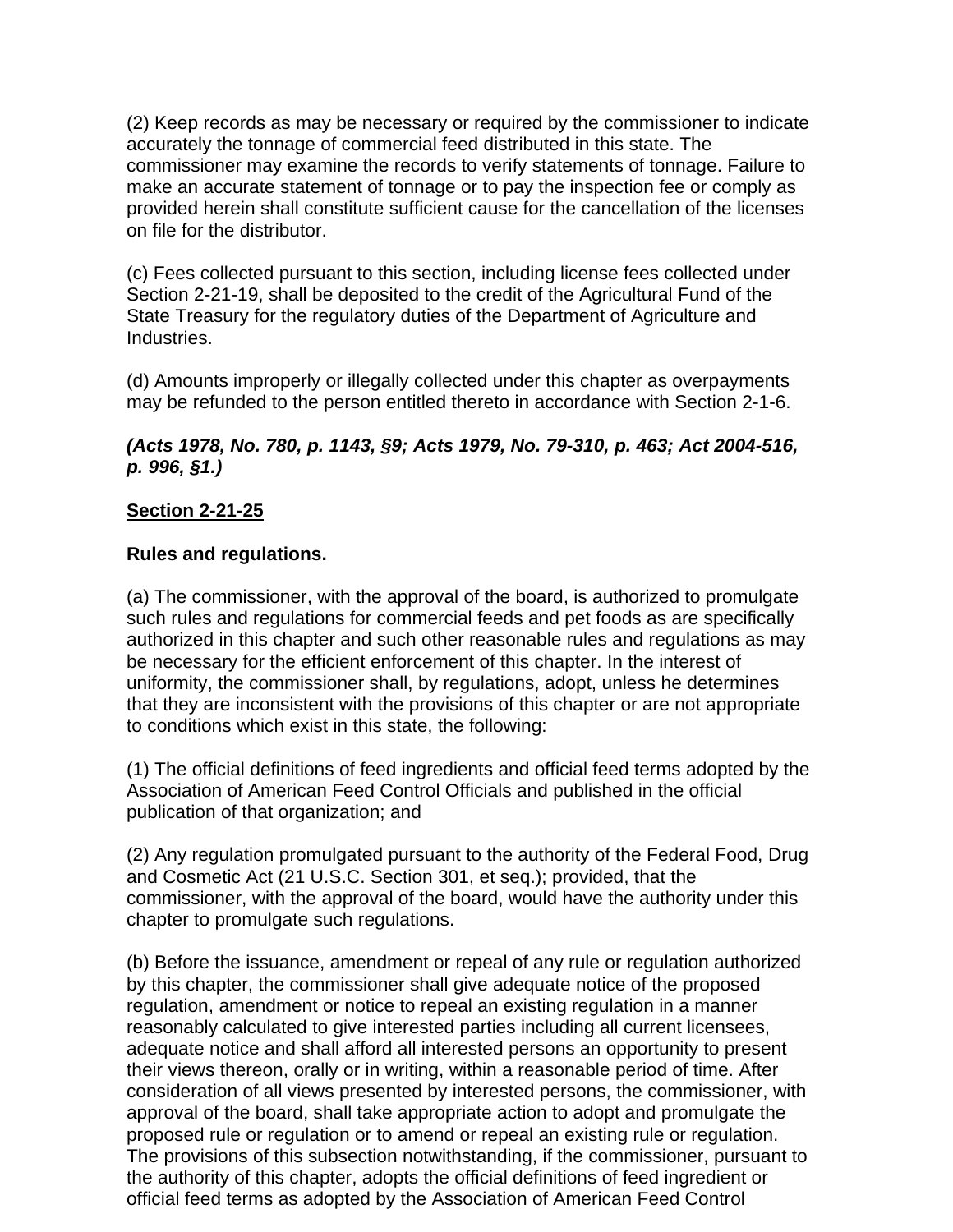Officials, or regulations promulgated pursuant to the authority of the Federal Food, Drug and Cosmetic Act, any amendment or modification adopted by said association or by the Secretary of Health, Education and Welfare in the case of regulations promulgated pursuant to the Federal Food, Drug and Cosmetic Act, shall be adopted automatically under this chapter without regard to the publication of the notice required by this subsection, unless the commissioner, by order, specifically determines that said amendment or modification shall not be adopted.

## *(Acts 1978, No. 780, p. 1143, §10.)*

## **Section 2-21-26**

### **Inspection, sampling and analysis.**

(a) For the purpose of enforcement of this chapter and in order to determine whether its provisions have been complied with, including whether or not any operations may be subject to such provisions, officers or employees duly designated by the commissioner, upon presenting appropriate credentials to the owner, operator or agent in charge, are authorized:

(1) To enter, during normal business hours, any factory, warehouse or establishment within the state in which commercial feeds are manufactured, processed, packed or held for distribution, or to enter any vehicle being used to transport or hold such feeds; and

(2) To inspect at reasonable times and within reasonable limits and in a reasonable manner, such factory, warehouse, establishment or vehicle and all pertinent equipment, finished and unfinished materials, containers and labeling therein. The inspection may include the verification of only such records, and production and control procedures as may be necessary to determine compliance with the good manufacturing practice regulations established under subdivision (4) of Section 2-21-22.

(b) Each inspection shall be commenced and completed with reasonable promptness. Upon completion of the inspection, the person in charge of the facility or vehicle shall be so notified and presented a copy of the inspection report, which will include a record of all samples taken.

(c) If the officer or employee making such inspection of a factory, warehouse, or other establishment has obtained a sample in the course of the inspection, upon completion of the inspection and prior to leaving the premises he shall offer to leave with the owner-operator, or agent in charge, a duplicate sample.

(d) If the owner of any factory, warehouse or establishment described in subsection (a) of this section, or his agent, refuses to admit the commissioner or his agent to inspect in accordance with subsections (a) and (b) of this section, the commissioner is authorized to obtain from any state court a warrant directing such owner or his agent to submit the premises described in such warrant to inspection.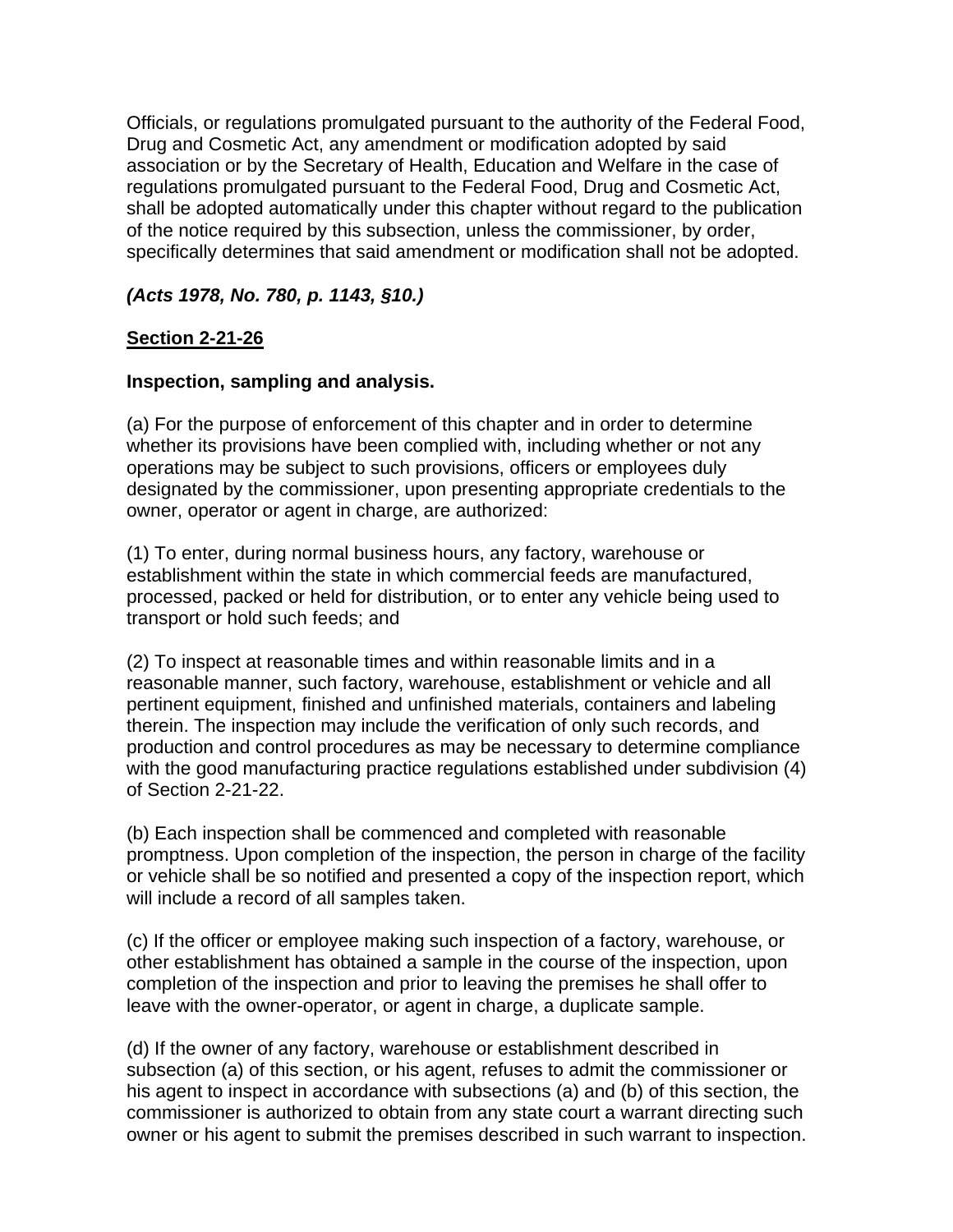(e) For the purpose of the enforcement of this chapter, the commissioner or his duly designated agent is authorized to enter upon any public or private premises including any vehicle of transport during regular business hours to have access to, to obtain samples and to examine records relating to distribution of commercial feeds.

(f) Sampling and analysis shall be conducted in accordance with methods published by the Association of Official Analytical Chemists, or in accordance with other generally recognized methods approved by the commissioner.

(g) The results of all analyses of official samples revealing deficiencies shall be forwarded by the commissioner to the person named on the label and to the purchaser when he can be located. When the inspection and analysis of an official sample indicates a commercial feed is in violation of the provisions of this chapter and upon request within 30 days following receipt of the analysis, the commissioner shall furnish to the licensee a portion of the sample concerned.

(h) The commissioner, in determining for administrative purposes whether a commercial feed is deficient in any component, shall be guided by the permitted analytical variation as defined in subdivision (16) of Section 2-21-17 and obtained and analyzed as provided for in subsections (c), (e) and (f) of this section.

(i) Penalties may be invoked if the analysis of a sample shows a deviation from "permitted analytical variation" established by the commissioner and established in rules and regulations promulgated pursuant to this chapter.

(j) For repeated or flagrant violations, the commissioner may cancel the manufacturer's license.

(k) Samples and portions of samples shall be retained according to sample retention times established by the commissioner in the rules and regulations.

## *(Acts 1978, No. 780, p. 1143, §11.)*

## **Section 2-21-27**

### **Stop sale orders, seizure and condemnation.**

When the commissioner or his duly authorized agent has reasonable cause to believe that any lot or other quantity of commercial feed is being distributed, sold or offered for sale or kept for sale in violation of any of the requirements of this chapter or rules or regulations adopted under this chapter, he may issue and enforce a written or printed "stop sale" or "suspension from sale" order warning the distributor not to dispose of the lots of commercial feed in the manner as provided by Section 2-2-30. Any lot or other quantity of commercial feed not in compliance with this chapter or rules and regulations adopted thereunder shall also be subject to seizure and condemnation on complaint of the commissioner filed in the circuit court in accordance with the procedure and requirements of Sections 2-2-31 and 2-2-32.

## *(Acts 1978, No. 780, p. 1143, §12.)*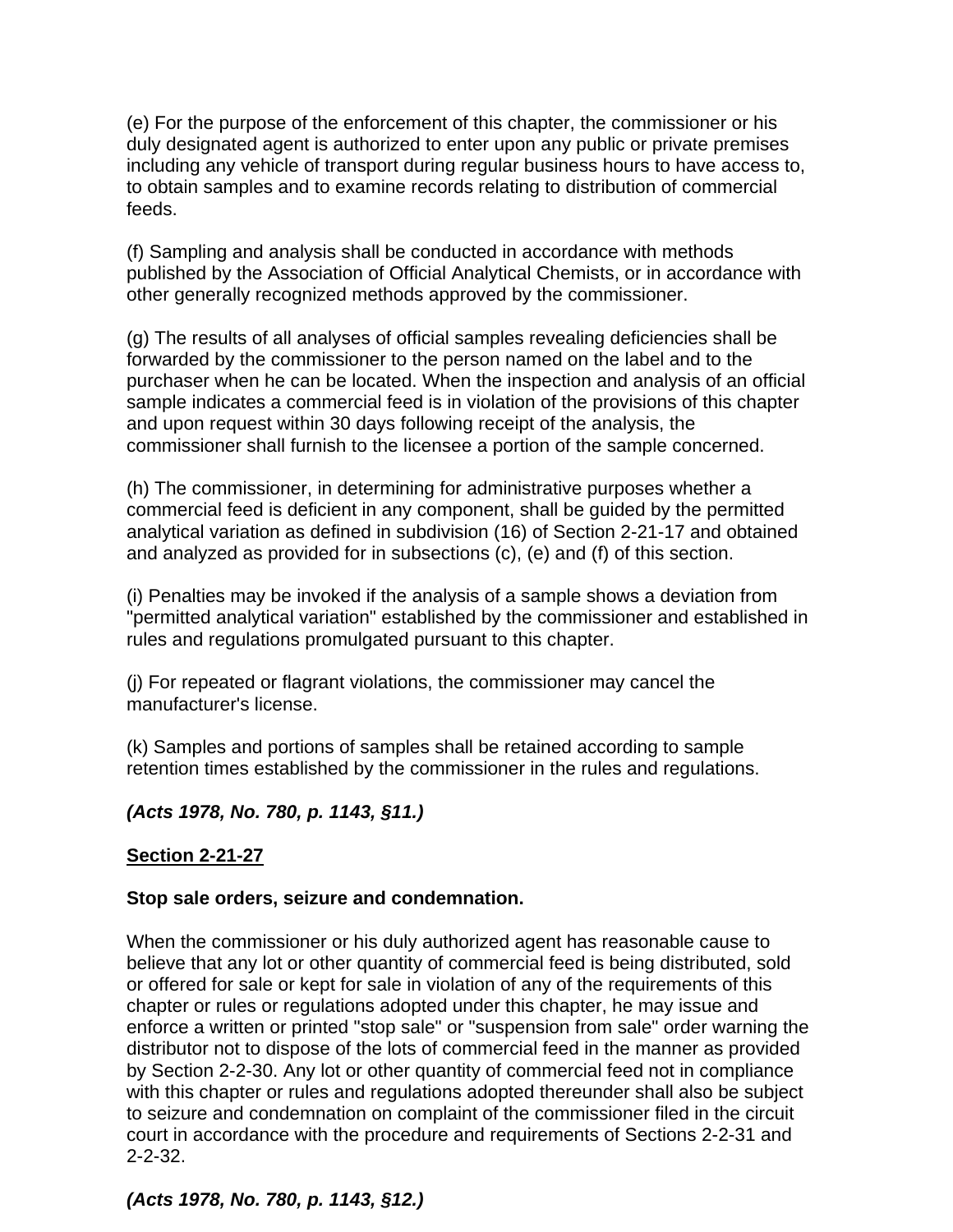## **Section 2-21-28**

## **Short weight.**

If any commercial feed in the possession of or consigned to the purchaser is found by the commissioner to be short in weight, the licensee who manufactures or distributes said commercial feed shall, within 30 days after an official notice from the commissioner, pay to the purchaser a penalty equal to four times the value of the actual shortage. The commissioner, by regulation and with approval of the board may allow reasonable tolerances for short weight due to loss through handling and transportation.

## *(Acts 1978, No. 780, p. 1143, §13.)*

## **Section 2-21-29**

## **Feed deficiency penalties.**

If a commercial feed is found to be deficient in a constituent guaranteed on the label by more than one "permitted analytical variation," a monetary penalty is assessed in an amount equal to five percent of the purchase price of the product and 10 percent for each additional "permitted analytical variation deficiency." An exception to this penalty rate will apply for nutrients in commercial feeds where the level in the feed is guaranteed to be one and one-half percent or less. If these nutrients are found to be deficient by one "permitted analytical variation," a monetary penalty is assessed in the amount of two percent of the purchase price and two percent for each additional "permitted analytical variation." The total penalty assessed under this section for major and minor constituents shall not exceed 25 percent of the selling price of the feed, with a minimum penalty of \$10.00.

Penalties assessed under this section shall be paid by the guarantor of the feed to the consumer of the feed within 60 days from the date of notice if the consumer can be identified and located. The commissioner shall be notified of such payment in a form and manner prescribed in rules and regulations. When the consumer cannot be identified and located, then the penalty shall be paid to the commissioner for deposit to the credit of the Agricultural Fund of the State Treasury.

### *(Acts 1978, No. 780, p. 1143, §14.)*

### **Section 2-21-30**

### **Recovery of short weight and feed deficiency penalties.**

In any case wherein the licensee fails or refuses to make payment of a penalty to the purchaser within the time required, the purchaser may institute legal action against the licensee for the recovery of such penalty as provided in Sections 2-21- 28 and 2-21-29. Any judgment against the licensee shall be double the amount of the penalty and shall include a reasonable attorney's fee and court costs. In cases where the licensee is required to pay the amount of any penalty to the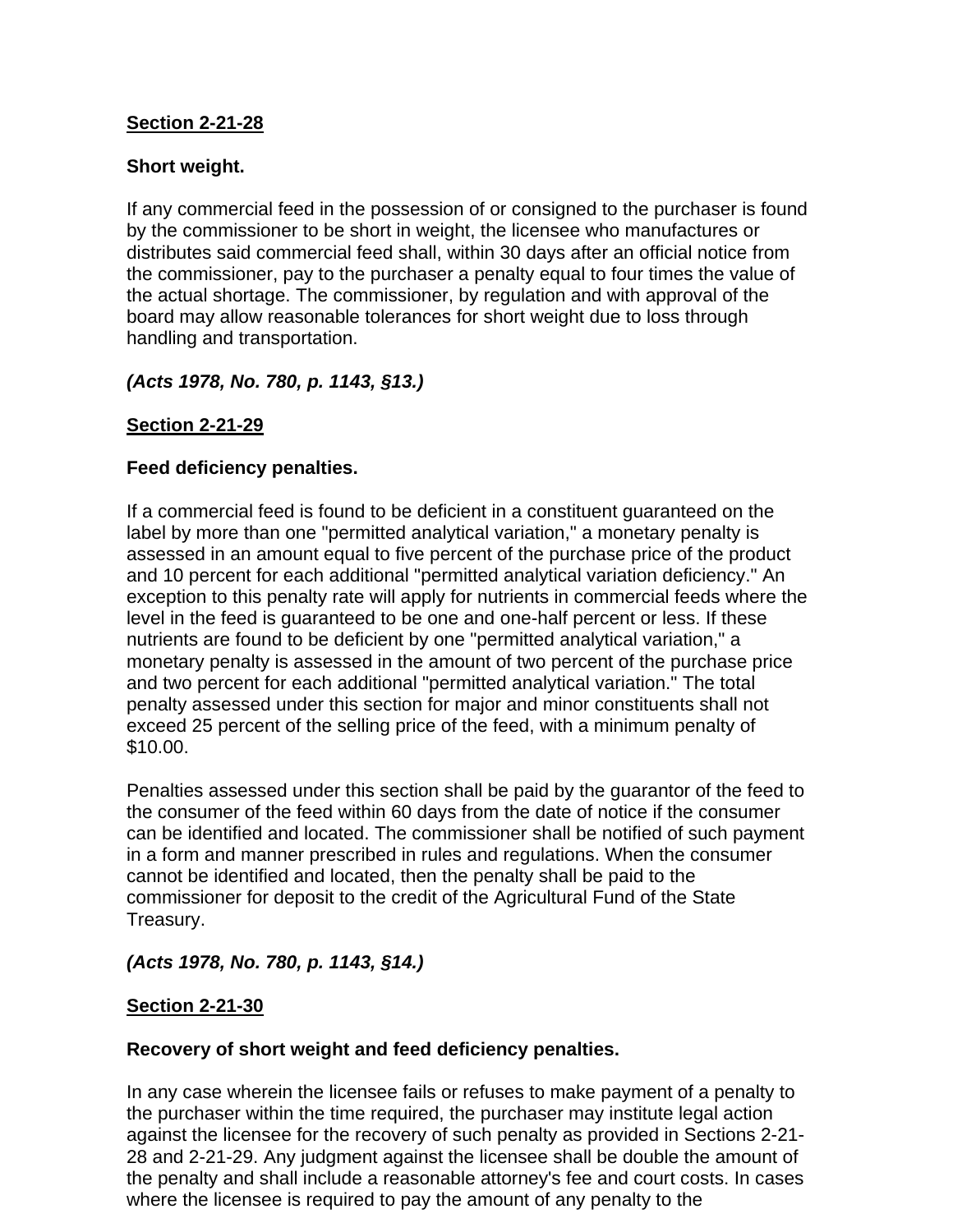commissioner for deposit to the credit of the Agricultural Fund, and the licensee fails or refuses to make such payment within the time required, the commissioner may institute legal action in a court of competent jurisdiction for collection of the amount of the penalty upon 10 days' notice to the licensee following the 60 day payment period.

*(Acts 1978, No. 780, p. 1143, §15.)*

## **Section 2-21-31**

### **Penalties for violations of chapter or rules and regulations; injunctive relief; warning notices.**

(a) Penalties. Any person who shall violate any of the provisions of this chapter or who fails to perform any duty or requirement imposed by the provisions of this chapter or who violates any rule or regulation duly promulgated under this chapter or who shall sell or offer for sale or distribute for sale any commercial feed in violation of the requirements of this chapter shall be guilty of a misdemeanor and, upon conviction, shall be punished as now prescribed by law for such an offense. Fines paid for such violations shall be deposited in the State Treasury to the credit of the Agricultural Fund.

(b) Injunctive relief. In addition to the penalty provided hereunder, the commissioner may apply by petition or complaint to the circuit court, and such court, or any judge thereof, shall have jurisdiction and for cause shown to grant a temporary or permanent injunction, or both, restraining and enjoining any person from violating or continuing to violate any of the provisions and requirements of this chapter or any rule or regulation promulgated under authority of this chapter. Such injunction shall be issued without bond. Petitions for injunctive relief as authorized hereunder shall be filed in the circuit court of the county of residence of the defendant or in the county where such violation or violations occurred.

(c) Warning notices. Nothing in this chapter shall be construed as requiring the commissioner or his representative to:

(1) Report for prosecution;

(2) Institute seizure proceedings; or

(3) Issue a withdrawal from distribution order as a result of minor violations of this chapter,

when he believes the public interest will best be served by suitable notice of warning in writing.

*(Acts 1978, No. 780, p. 1143, §16.)*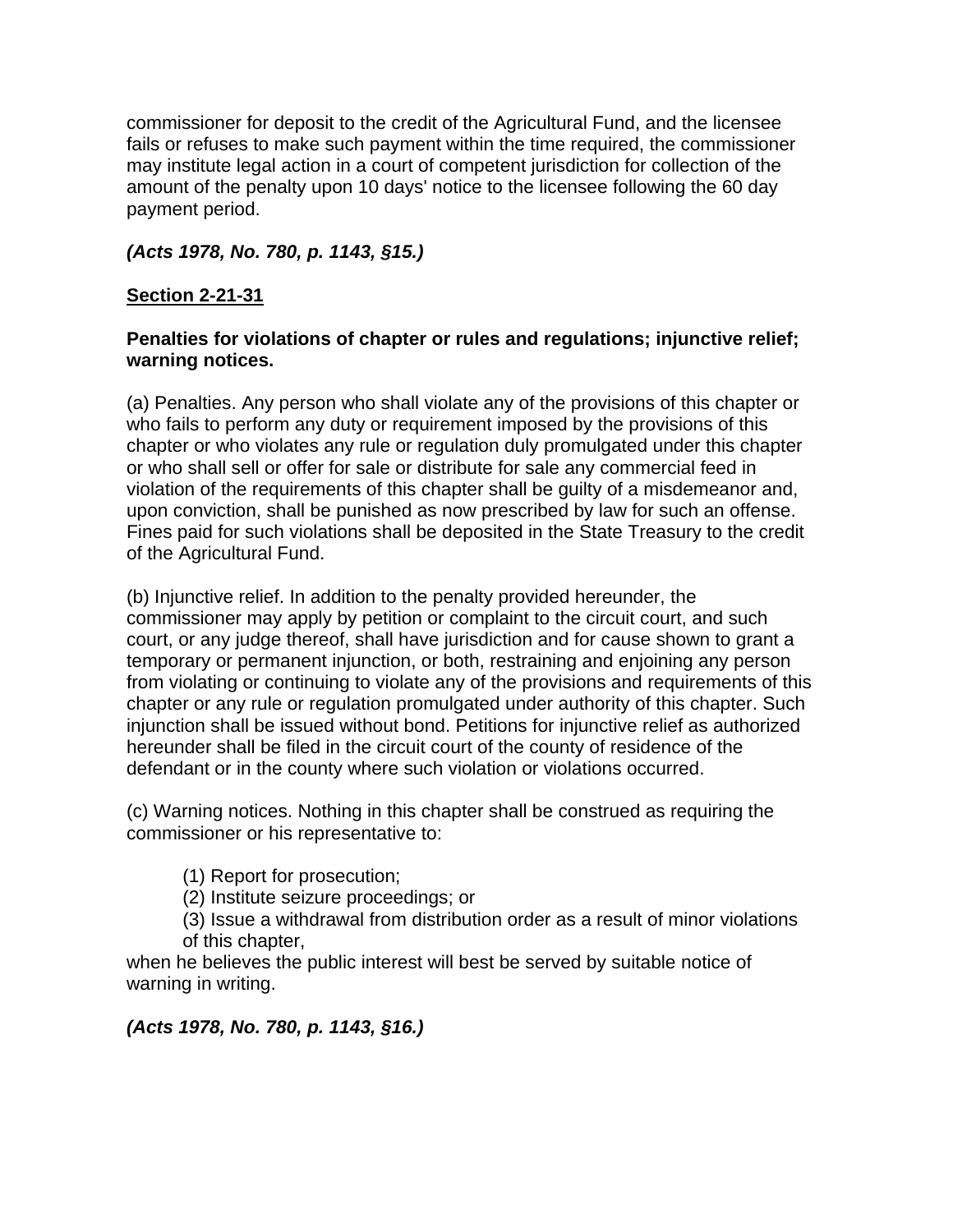### **Section 2-21-32**

#### **Protection of trade secrets.**

Any person who seeks to his own advantage, or reveals to other than the commissioner or officers of the commissioner (appropriate department of the state), or to the court when relevant in any judicial proceeding, any information acquired under the authority of this chapter concerning any method, record, formulation or processes which, as a trade secret, is entitled to protection, is guilty of a misdemeanor and shall, on conviction thereof, be fined not less than \$500.00 or imprisoned for not more than six months or both; provided, that this prohibition shall not be deemed as prohibiting the commissioner or his duly authorized agent from exchanging information of a regulatory nature with duly appointed officials of the United States government or all other states who are similarly prohibited by law from revealing this information.

*(Acts 1978, No. 780, p. 1143, §17.)*

### **Section 2-21-33**

#### **Cooperation with other entities.**

The commissioner may cooperate with and enter into agreements with governmental agencies of this state, other states, agencies of the federal government and private associations in order to carry out the purpose and provisions of this chapter.

*(Acts 1978, No. 780, p. 1143, §18.)*

### **Section 2-21-34**

#### **Publication of certain information.**

The commissioner may publish annually, in such forms as he may deem proper, information concerning the sales of commercial feeds, together with such data on their production and use as he may consider advisable; provided, that the information concerning production and use of commercial feed shall not disclose the operations of any persons.

*(Acts 1978, No. 780, p. 1143, §19.)*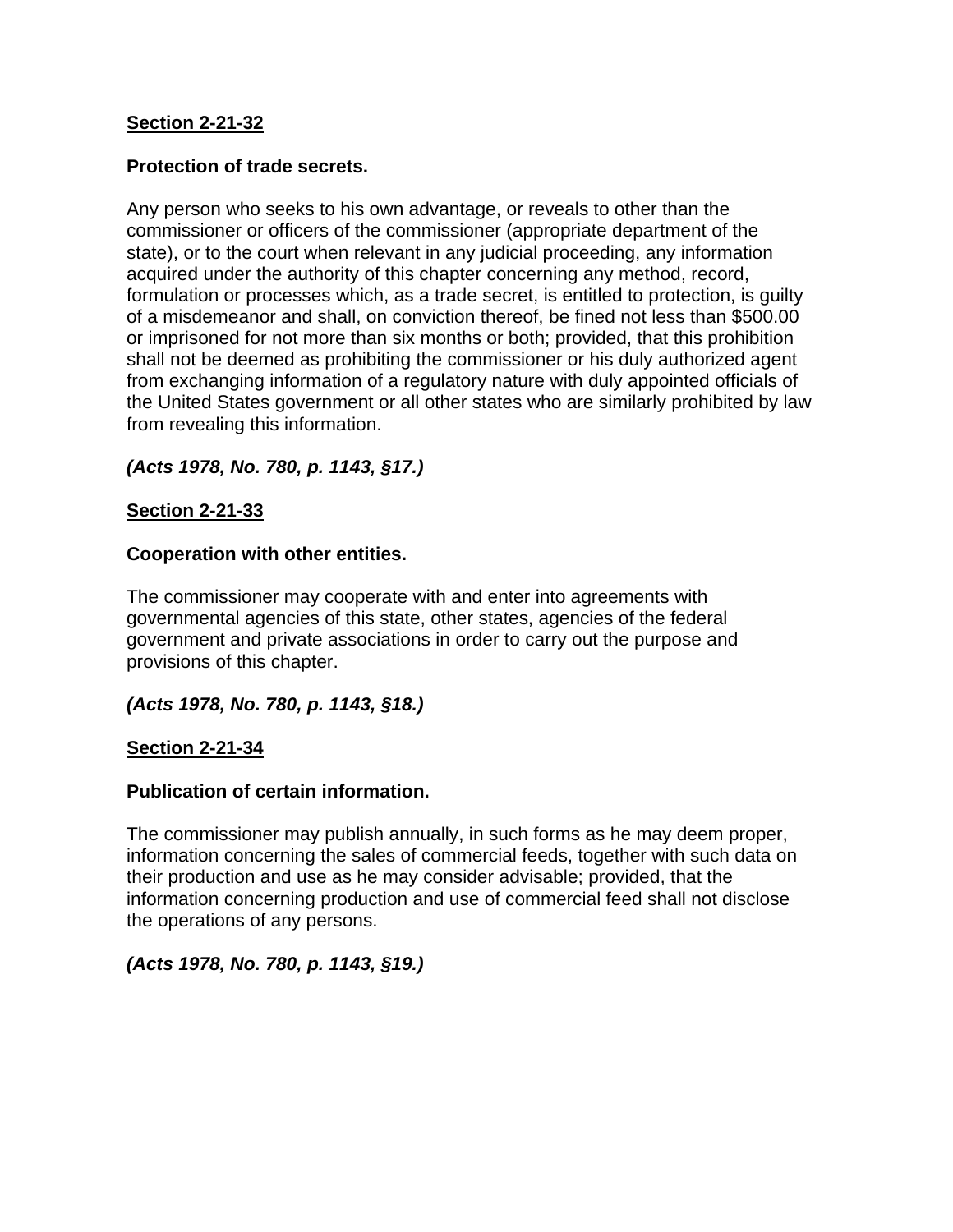#### **ALABAMA DEPARTMENT OF AGRICULTURE AND INDUSTRIES AGRICULTURAL CHEMISTRY ADMINISTRATIVE CODE**

#### **CHAPTER 80-1-5 SALE OF COMMERCIAL FEED**

#### **TABLE OF CONTENTS**

| $80 - 1 - 5 - .01$ | Purpose                                |
|--------------------|----------------------------------------|
| $80 - 1 - 5 - .02$ | Previous Regulations Withdrawn And     |
|                    | Repealed                               |
| $80 - 1 - 5 - .03$ | Definitions And Terms                  |
| $80 - 1 - 5 - .04$ | Labeling                               |
| $80 - 1 - 5 - .05$ | Registration Of Commercial Feed        |
|                    | Companies, Brand And Product Names     |
| $80 - 1 - 5 - .06$ | Expression Of Guarantees               |
| $80 - 1 - 5 - .07$ | Ingredients                            |
| $80 - 1 - 5 - .08$ | Directions For Use And Precautionary   |
|                    | Statements                             |
| $80 - 1 - 5 - .09$ | Nonprotein Nitrogen                    |
| $80 - 1 - 5 - .10$ | Drug And Feed Additives                |
| $80 - 1 - 5 - .11$ | Adulterants                            |
| $80 - 1 - 5 - .12$ | Adulteration; Definition Of Good       |
|                    | Manufacturing Practice                 |
| $80 - 1 - 5 - .13$ | Retention Time                         |
| $80 - 1 - 5 - .14$ | Short Weight                           |
| $80 - 1 - 5 - .15$ | Notice Of Payment Of Penalty           |
| $80 - 1 - 5 - .16$ | Bovine Spongiform Encephalopathy (BSE) |
|                    | Prevention                             |

**80-1-5-.01 Purpose.** The purpose of this Chapter is to implement the provisions of the commercial feed law as found in the Alabama law. **Author:** Charles H. Barnes **Statutory Authority:** Code of Ala. 1975, §2-21-25. History: Filed April 19, 1982.

**80-1-5-.02 Previous Regulation Withdrawn And Repealed.** That regulation entitled **Agricultural Chemistry Division Rules and Regulations Governing the Sale of Commercial Feed** passed December 19, 1978, effective January 1, 1979, and signed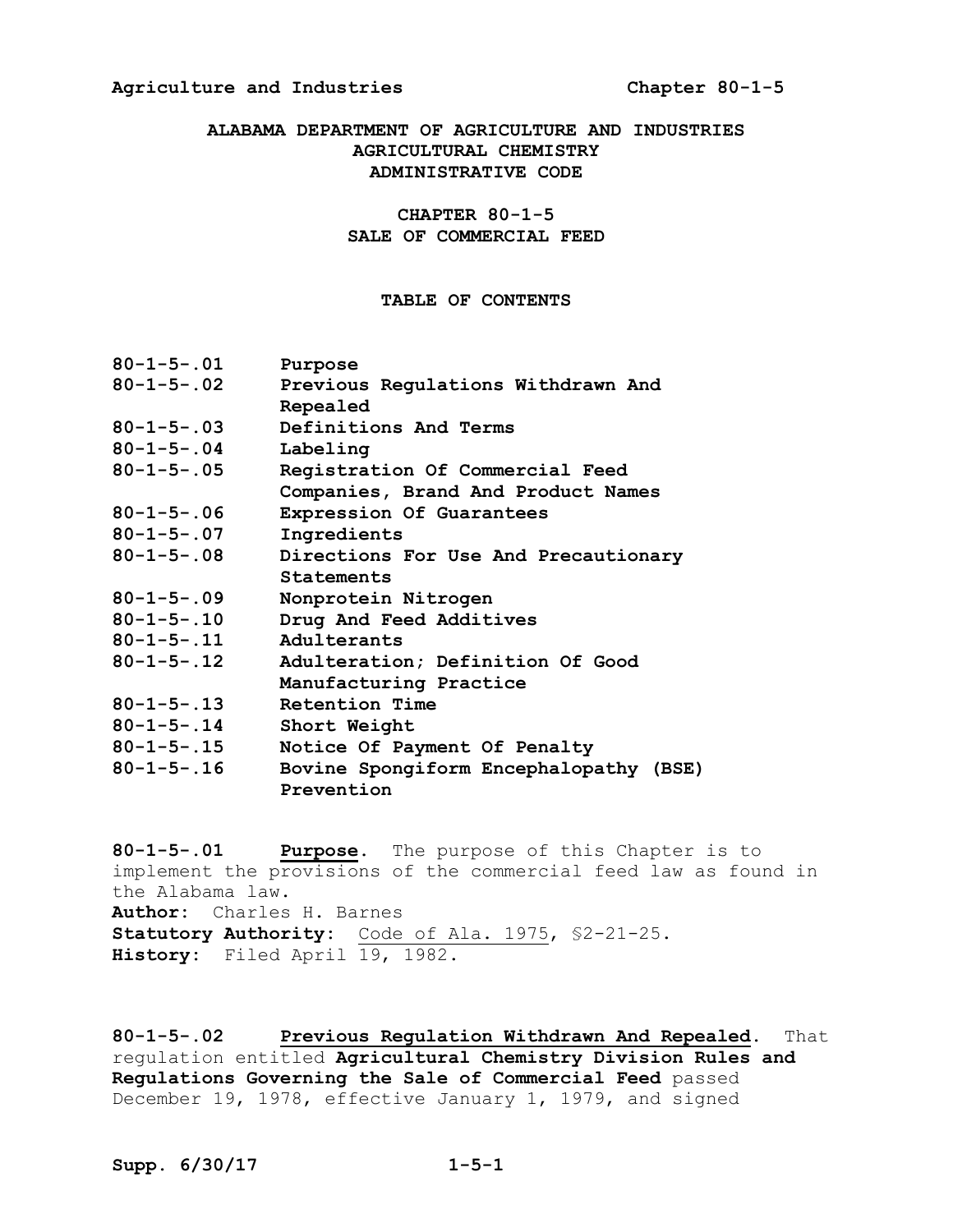#### Chapter 80-1-5 **Agriculture and Industries**

February 2, 1979, is hereby withdrawn and repealed. The following regulation amending the above is submitted in its place. **Author:** Charles H. Barnes **Statutory Authority:** Code of Ala. 1975, §2-21-25.

History: Filed April 19, 1982.

#### **80-1-5-.03 Definitions And Terms.**

(1) The official definition of feed ingredients and official feed terms adopted by the Association of American Feed Control Officials and published in the official publication of that organization, as amended by said organization from time to time, are hereby adopted for use in Alabama except as the Commissioner may otherwise designate by this or other regulations.

(2) The following commodities are exempt from the definition of **Commercial Feed** when unground, when not mixed or intermixed with other materials, when not adulterated within the meaning of Code of Ala. 1975, §2-21-22, and when not otherwise adulterated as determined by the Commissioner: hay, straw, stover, whole seed, silage, cobs, shucks, hulls, and plain salt. All individual chemical compounds enumerated in Code of Ala. 1975, §2-21-17(2), shall also be exempt when not intermixed or mixed with other materials and not adulterated as defined by Code of Ala. 1975, §2-21-22 above. **Author:** Charles H. Barnes

**Statutory Authority:** Code of Ala. 1975, §2-21-25. **History:** Filed April 19, 1982.

#### **80-1-5-.04 Labeling.**

(1) In addition to the labeling requirements set out under Code of Ala. 1975, §2-21-20, commercial feed other than customer-formula feed and vertical-integrator feed shall also be labeled with the following information on the principal display panel of the product and in the following general format:

(a) Net weight.

(b) Product name and brand name if any under which the feed is distributed.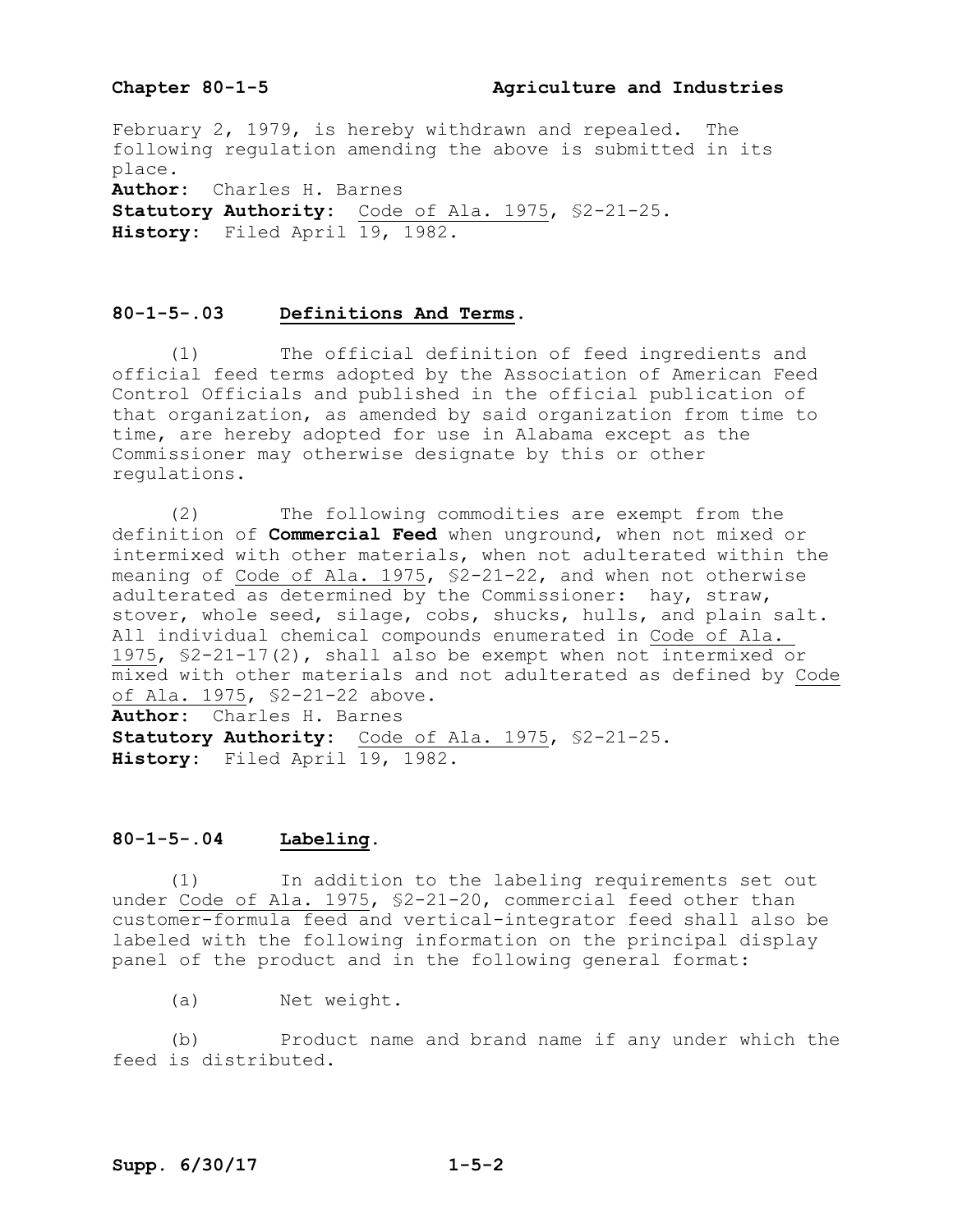(c) Drugs. If drugs are used, the following shall apply:

1. The word **medicated** shall appear directly following and below the product name in type size, no smaller than one-half the type size of the product name.

2. The purpose of medication (claim statement).

3. An active drug ingredient statement listing the active drug ingredients by their established name and the amounts in accordance with Rule 80-1-5-.06(4).

The required directions for use and precautionary statements or reference to their location if the detailed feeding directions and precautionary statements required by Rules 80-1-5-.08 and 80-1-5-.09 appear elsewhere on the label.

(d) The guaranteed analysis of the feed as required under the provisions of Code of Ala. 1975, \$2-21-20(1)(c), includes the following items, unless exempted in this subrule, and in the order listed:

1. Minimum percentage of crude protein.

2. Maximum or minimum percentage of equivalent protein from nonprotein nitrogen as required in Rule  $80-1-5-.06(5)$ .

3. Minimum percentage of crude fat.

4. Maximum percentage of crude fiber.

5. Minerals, to include in the following order: (a) minimum and maximum percentages of calcium (Ca), (b) minimum percentage of phosphorus (P), (c) minimum and maximum percentages of salt (NaC1), and (d) other minerals.

6. Vitamins in such terms as specified in Rule  $80-1-5-.06(3)$ .

7. Total sugars as invert on dried molasses products or products being sold primarily for their sugar content.

(e) Exemptions from guaranteed analysis are allowed as follows:

1. Guarantees for minerals are not required when there are no specific label claims and when the commercial feed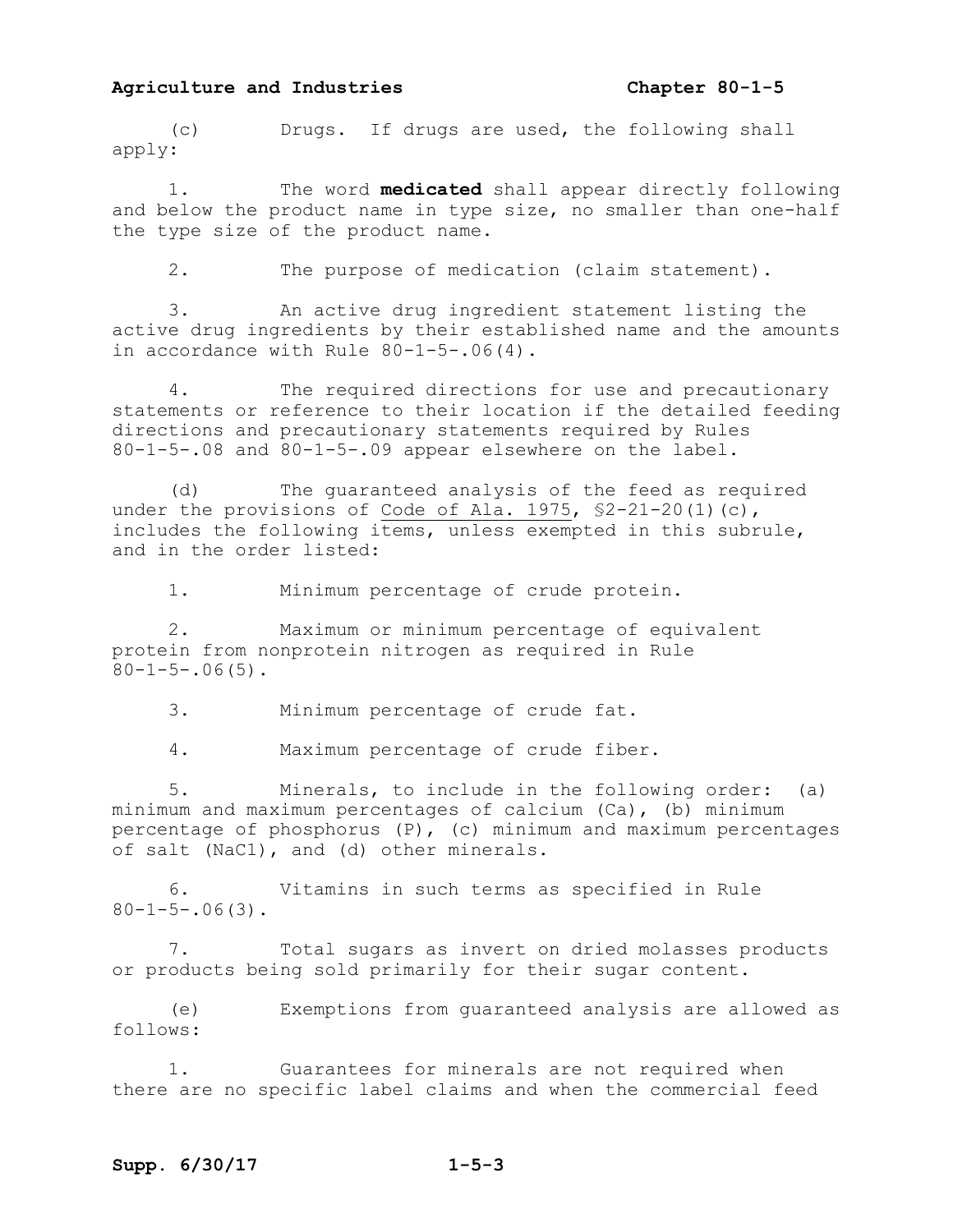contains less than  $6^1$  % of calcium, phosphorus, sodium and chloride.

2. Guarantees for vitamins are not required when the commercial feed is neither formulated for nor represented in any manner as a vitamin supplement.

3. Guarantees for crude protein, crude fat, and crude fiber are not required when the commercial feed is intended for purposes other than to furnish these substances or they are of minor significance relating to the primary purpose of the product, such as drug premixes, mineral or vitamin supplements and molasses.

(f) Feed ingredients, collective terms for the grouping of feed ingredients, are to be shown as follows:

1. The name of each ingredient as defined in the official publication of the Association of American Feed Control Officials, common or usual name, or one approved by the Commissioner.

2. Collective terms for the grouping of feed ingredients as defined in the official definition of **feed ingredients** published in the official publication of the Association of American Feed Control Officials in lieu of the individual ingredients, provided that:

(i) When a collective term for a group of ingredients is used on the label, individual ingredients within that group shall not be listed on the label.

(ii) The manufacturer shall provide the feed control official, upon request, with a list of individual ingredients, within a defined group, that are or have been used at manufacturing facilities distributing in or into the state.

(g) Name and principal mailing address of the manufacturer or person responsible for distributing the feed. The principal mailing address shall include the street address, city, state and zip code; however, the street address may be omitted if it is shown in the current city directory or telephone directory.

(h) The information required in (a) through (g) above, must appear in its entirety on one side of the label or on one side of the container. The information concerning adequate directions shall be displayed in a prominent place on the label or container but not necessarily on the same side as the other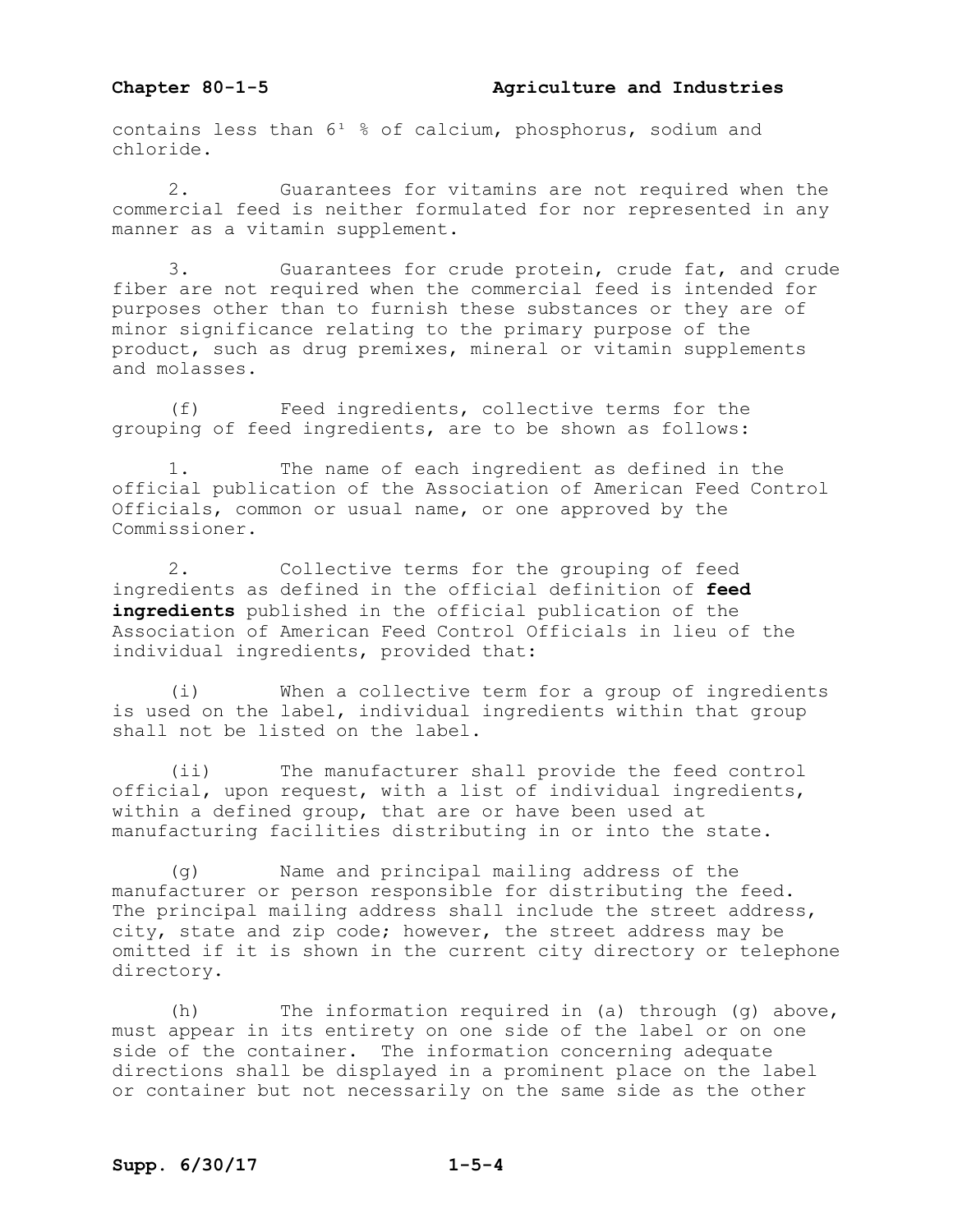information. When the information on use and precautions is placed on a different side of the label or container, it must be referenced on the front side with a statement such as **See back of label for directions for use.** None of the information required by Rule 80-1-5-.04 shall be subordinated or obscured by other statements or designs.

(2) Customer-formula feed shall be accompanied with the information prescribed in this regulation using labels, invoice, delivery ticket, or other shipping document bearing the following information:

- (a) The name and address of the manufacturer.
- (b) The name and address of the purchaser.
- (c) The date of sale or delivery.
- (d) The feed name and brand name if any.

(e) The product name and net weight of each registered commercial feed and each other ingredient used in the mixture.

(f) If a drug-containing product is used:

1. The purpose of the medication (claim statement).

2. The established name of each active drug ingredient and the level of each drug used in the final mixture expressed in accordance with Rule 80-1-5-.06(4).

3. The directions for use and precautionary statements as required by Rules 80-1-5-.08 and 80-1-5-.09. **Author:** Charles H. Barnes **Statutory Authority:** Code of Ala. 1975, §2-21-25. **History:** Filed April 19, 1982.

#### **80-1-5-.05 Registration Of Commercial Feed Companies, Brand And Product Names.**

(1) No person shall manufacture or sell a commercial feed in this state, unless he has filed with the commissioner on forms provided by the commissioner, his name, place of business and location of each manufacturing facility from which feed may be shipped within or into this state.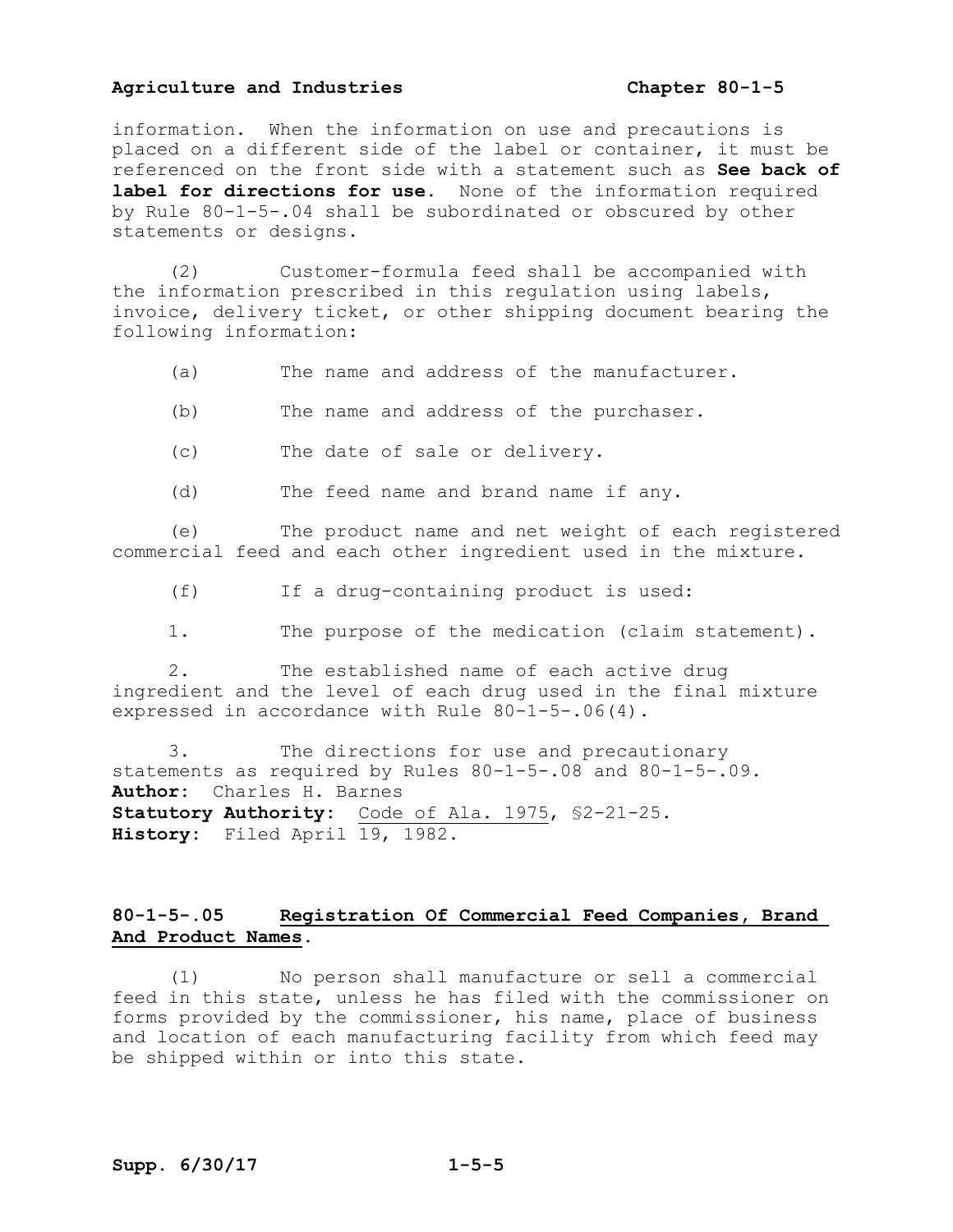#### Chapter 80-1-5 **Agriculture and Industries**

(2) Such person shall apply for and obtain from the commissioner a license authorizing the sale and distribution of commercial feed. The application for a license shall be accompanied by the fee hereinafter required and shall be on forms furnished by the commissioner which shall contain such information as is necessary for the issuance of the license. All licensing shall expire on December 31 of each year and shall be renewed annually as of January 1 upon the filing of an application and payment of the required license fee. The license fee shall be based upon the number of tons of commercial feed sold or distributed in this state during the preceding twelve-month period ending December 31. The amount of the license fee shall be based upon the following schedule:

#### **TONS SOLD LICENSE FEE**

| 250 tons or more but less than 500 tons $$90.00$       |  |
|--------------------------------------------------------|--|
| 500 tons or more but less than $1,000$ tons \$300.00   |  |
| 1,000 tons or more but less than $2,000$ tons \$375.00 |  |
| 2,000 tons or more but less than $4,000$ tons \$450.00 |  |
| 4,000 tons or more but less than $8,000$ tons \$575.00 |  |
|                                                        |  |

(3) An inspection fee at the rate of 25 cents per ton shall be paid on commercial feeds by every person who distributes the commercial feed in this state. Nothing in this rule shall affect the exemptions and exceptions found in §2-21-24(a),  $$2-21-24(a)(1)$ , and  $$2-21-24(a)(2)$  of the Code of Ala. 1975. In the case of a commercial feed distributed in this state in packages or containers of ten pounds or less, an annual fee of \$100.00 per product shall be paid the commissioner in lieu of the inspection fee specified herein for individuals or entities whose annual gross sales in Alabama exceed \$250,000.00 annually or \$1,000,000.00 overall. For individuals or entities whose gross sales are \$250,000.00 or less in Alabama and \$1,000,000.00 or less overall, the fee paid per product shall be \$50.00.

(4) The brand or product name must be appropriate for the intended use of the feed and must not be misleading. If the name indicates the feed is made for a specific use, the character of the feed must conform therewith. A mixture labeled Dairy Feed, for example, must be suitable for that purpose.

(5) Commercial, registered brand or trade names are not permitted in guarantees or ingredient listings and only in the product name of feeds produced by or for the firm holding the rights to such a name.

(6) The name of a commercial feed shall not be derived from one or more ingredients of a mixture to the exclusion of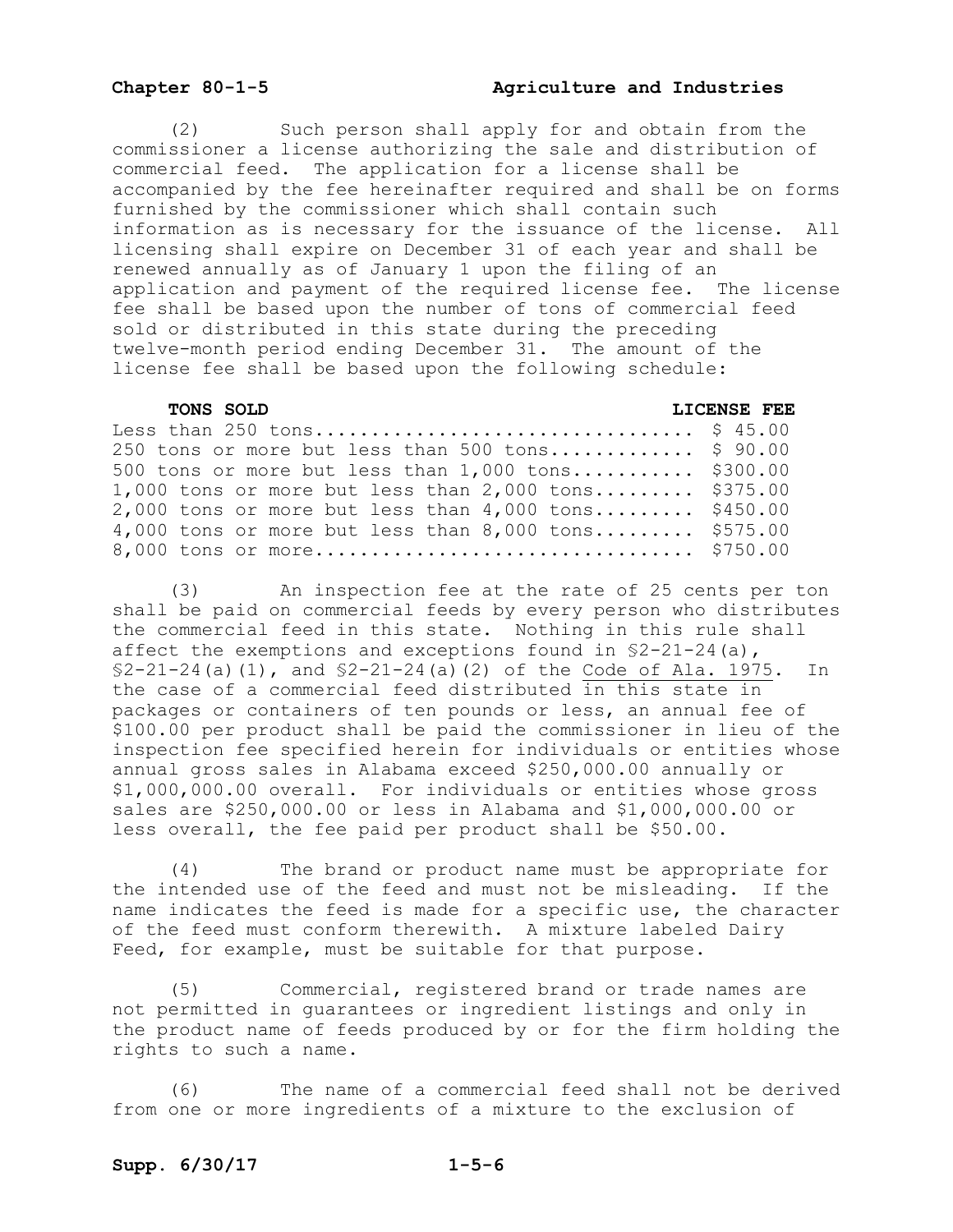other ingredients and shall not be one representing any components of a mixture unless all components are included in the name, provided that if any ingredient or combination of ingredients is intended to impact a distinctive characteristic to the product which is of significance to the purchaser, the name of that ingredient or combination of ingredients is quantitatively guaranteed in the guaranteed analysis, and the brand or product name is not otherwise false or misleading.

(7) The word protein shall not be permitted in the product name of a feed that contains added nonprotein nitrogen.

(8) When the name carries a percentage value, it shall be understood to signify protein and/or equivalent protein content only, even though it may not explicitly modify the percentage with the word protein, provided that other percentage values may be permitted if they are followed by the proper description and conform to good labeling practice. Digital numbers shall not be used in such a manner as to be misleading or confusing to the customer.

(9) Single ingredient feeds shall have a product name in accordance with the designated definition of feed ingredients.

(10) The word vitamin, or a contraction thereof, or any word suggesting vitamin can be used only in the name of a feed which is represented to be a vitamin supplement, and which is labeled with the minimum content of each vitamin declared, as specified in Rule 80-1-5-.06(3).

(11) The term mineralized shall not be used in the name of a feed except for TRACE MINERALIZED SALT. When so used, the product must contain significant amounts of the trace minerals which are recognized as essential for animal nutrition.

(12) The term meat and meat by-products shall be qualified to designate the animal from which the meat and meat by-products is derived unless the meat and meat by-products are made from cattle, swine, sheep and goats. **Authors:** Charles H. Barnes, John P. Hagood, Robert J. Russell **Statutory Authority:** Code of Ala. 1975, §§2-21-19, 2-21-24,  $2 - 21 - 25$ . **History:** Filed April 19, 1982. **Amended:** Filed August 16, 2004; effective September 20, 2004. **Amended:** Filed August 10, 2011; effective September 14, 2011.

#### **80-1-5-.06 Expression Of Guarantees.**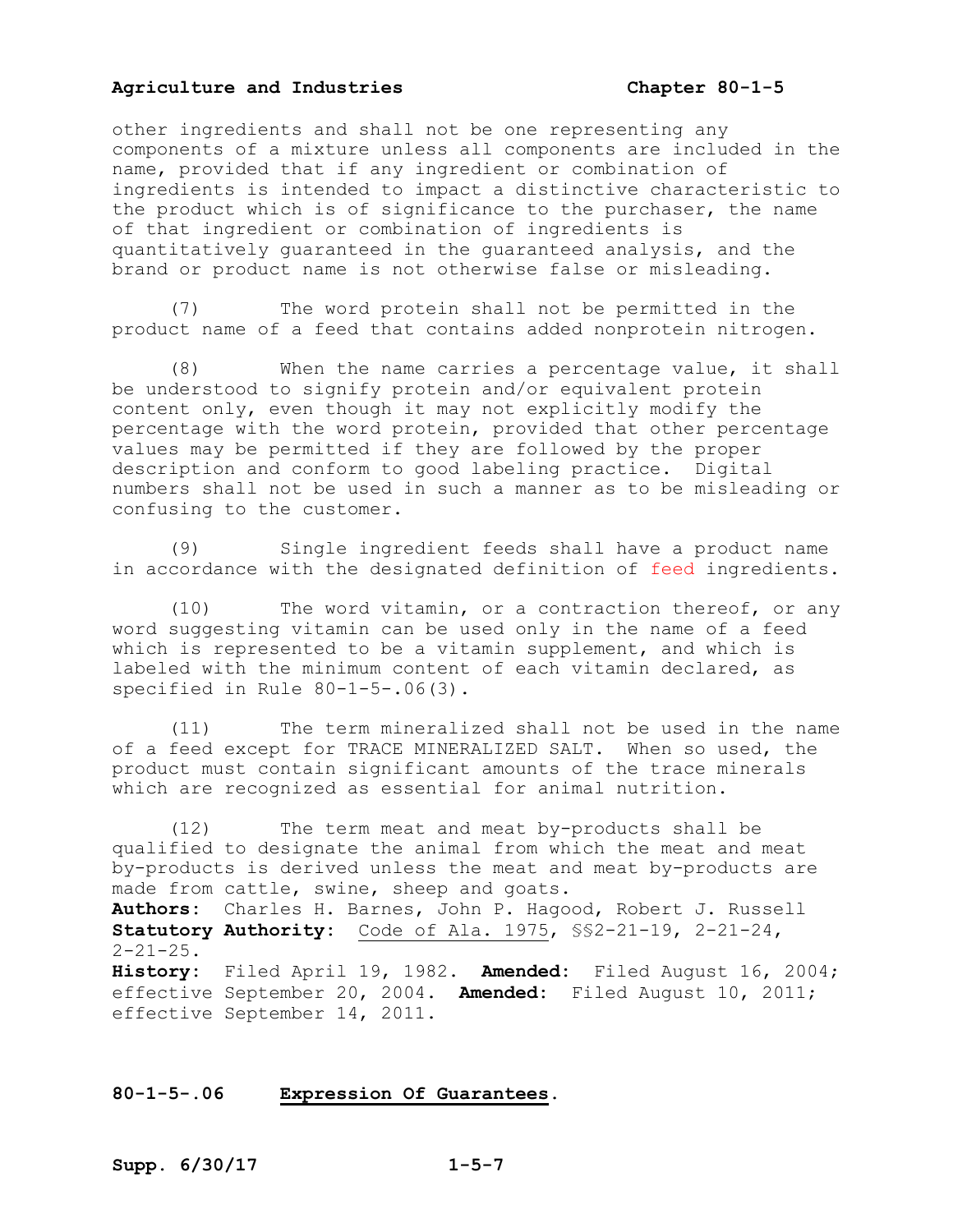(1) The guarantees for crude protein, equivalent protein from nonprotein nitrogen, crude fat, crude fiber and mineral guarantees (when required) will be in terms of percentage by weight.

(2) Commercial feeds containing  $6^1$  % or more calcium, phosphorus, sodium and chloride shall include in the guaranteed analysis the minimum and maximum percentage of calcium (Ca), the minimum percentage of phosphorus (P), and if salt is added, the minimum and maximum percentage of salt (NaCl). Minerals except salt (NaCl), shall be quaranteed in terms of percentage of the element. When calcium and/or salt guarantees are given in the guaranteed analysis such shall be stated and conform to the following:

(a) When the minimum is 5.0% or less, the maximum shall not exceed the minimum by more than one percentage point.

(b) When the minimum is above 5.0%, the maximum shall not exceed the minimum by more than 20% and in no case shall the maximum exceed the minimum by more than five percentage points.

(3) Guarantees for minimum vitamin content of commercial feeds and feed supplements, when made, shall be stated on the label in milligrams per pound for feed except that:

(a) Vitamin A, other than precursors of Vitamin A, shall be stated in International or USP units per pound.

(b) Vitamin D, products offered for poultry feeding, shall be stated in International Chick Units per pound.

(c) Vitamin D for other uses shall be stated in International or USP units per pound.

(d) Vitamin E shall be stated in International or USP Units per pound.

(e) Guarantees for vitamin content on the label of a commercial feed shall state the guarantee as true vitamins, not compounds, with the exception of the compounds Pyridoxine Hydrochloride, Choline Chloride, Thiamine, and Pantothenic Acid.

(f) Oils and premixes containing Vitamin A or Vitamin D or both may be labeled to show vitamin content in terms of units per gram.

(4) Guarantees for drugs shall be stated in terms of percent by weight, except: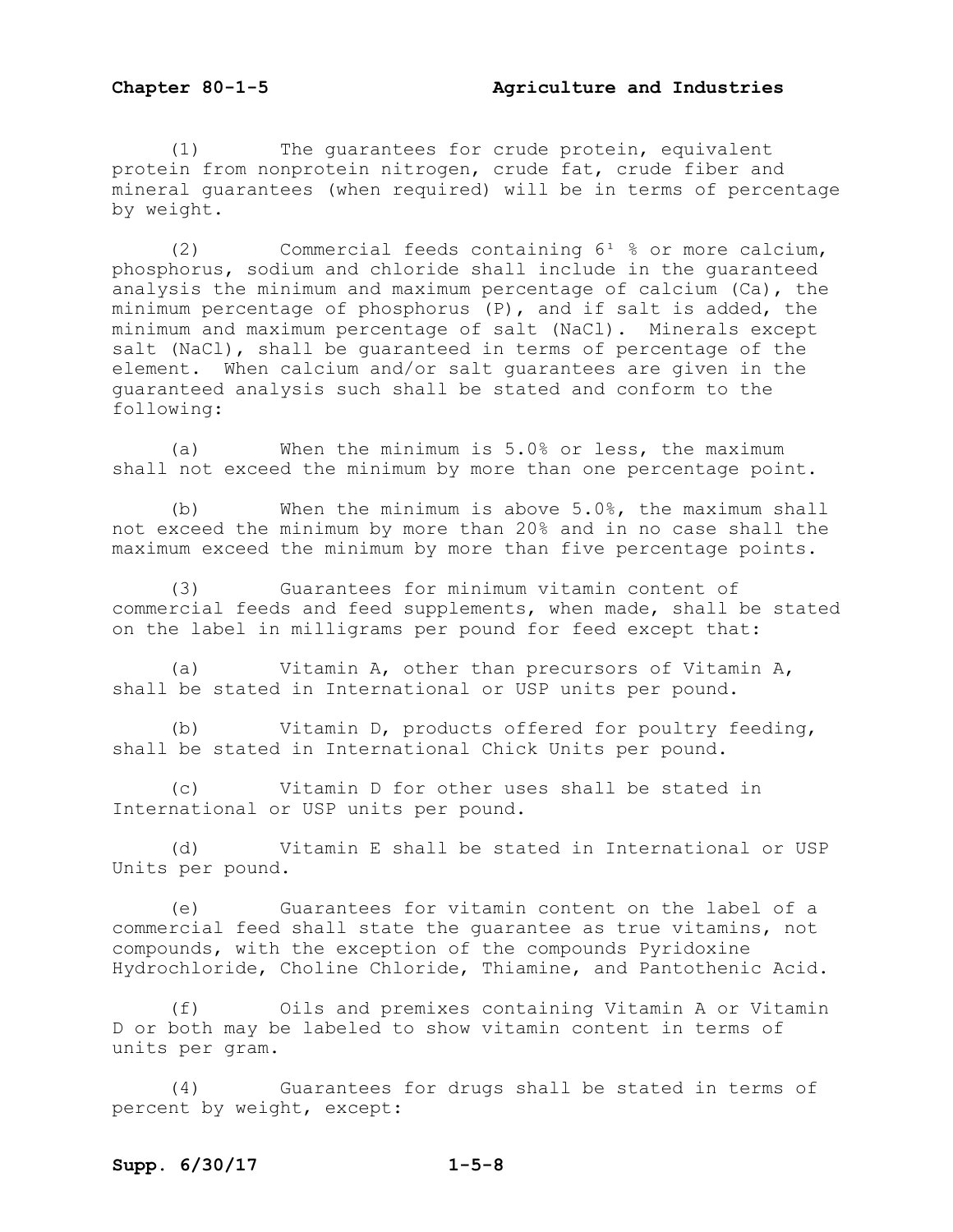(a) Antibiotics present at less than 2,000 grams per ton (total, of commercial feed) shall be stated in grams per ton of commercial feed.

(b) Antibiotics present at 2,000 or more grams per ton (total, of commercial feed) shall be stated in grams per pound of commercial feed.

(c) Labels for commercial feeds containing growth promotion and/or feed efficiency levels of antibiotics, which are to be fed continuously as the sole ration, are not required to make quantitative guarantees except as specifically noted in the Federal Food Additive regulations for certain antibiotics, wherein quantitative guarantees are required regardless of the level or purpose of the antibiotic.

(d) The term **milligrams per pound** may be used for drugs or antibiotics in those cases where a dosage is given in **milligrams** in the feeding directions.

(5) Commercial feeds containing any added nonprotein nitrogen shall be labeled as follows:

(a) For ruminants:

1. Complete feeds, supplements, and concentrates containing added nonprotein nitrogen and containing more than 5% protein from natural sources shall express the protein guarantee as follows:

Crude Protein, minimum,  $\frac{1}{8}$  (This includes not more than  $\frac{2}{8}$  equivalent protein from nonprotein nitrogen.)

2. Mixed feed concentrates and supplements containing less than 5% protein from natural sources may express the protein guarantee as follows:

Equivalent Crude Protein from Nonprotein Nitrogen, minimum,  $\frac{8}{100}$ .

3. Ingredient sources of nonprotein nitrogen such as Urea, Di-Ammonium Phosphate, Ammonium Polyphosphate Solution, Ammoniated Rice Hulls, or other basic nonprotein nitrogen ingredients shall be guaranteed as follows:

Nitrogen, minimum,\_\_\_\_\_\_\_\_.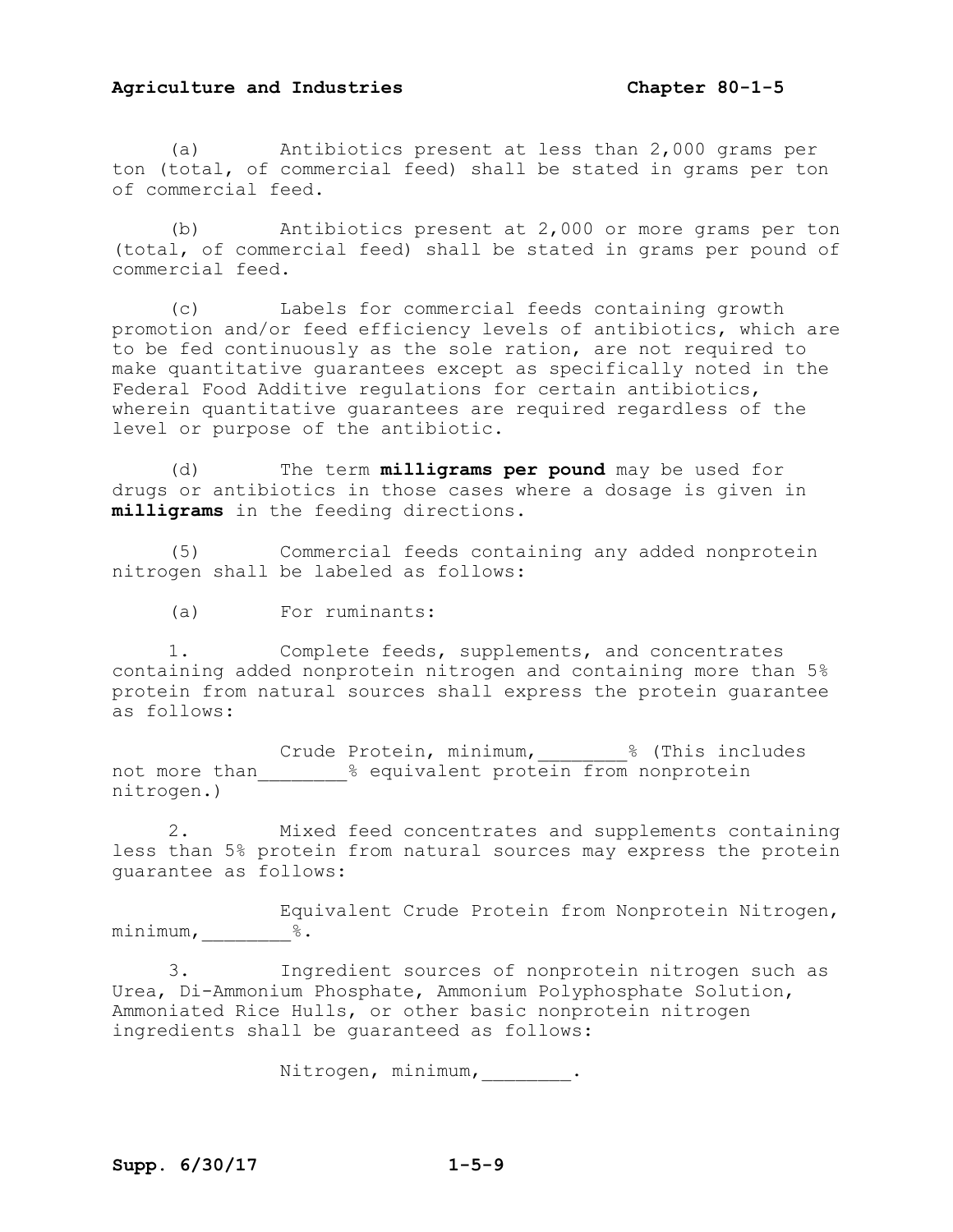Equivalent Crude Protein from Nonprotein Nitrogen,  $minimum, \underline{\hspace{2cm}} 8.$ 

(6) Mineral phosphatic materials for feeding purposes shall be labeled with the guarantee for minimum and maximum percentage of calcium (when present), the minimum percentage of phosphorus, and the maximum percentage of fluorine. **Author:** Charles H. Barnes **Statutory Authority:** Code of Ala. 1975, §2-21-25. History: Filed April 19, 1982.

#### **80-1-5-.07 Ingredients.**

(1) The name of each ingredient or collective term for the grouping of ingredients, when required to be listed, shall conform to the provisions of Rule 80-1-5-.03 above.

(2) The name of each ingredient must be shown in letters or type of the same size.

(3) No reference to quality or grade of an ingredient shall appear in the ingredient statement of a feed.

(4) The term **dehydrated** may precede the name of any product that has been artificially dried.

(5) A single ingredient product, which ingredient conforms to an established definition appearing in Rule 80-1-5-.03 is not required to have an ingredient statement.

(6) When the word **iodized** is used in connection with a feed ingredient, the feed ingredient shall contain not less than 0.007% iodine, uniformly distributed. **Author:** Charles H. Barnes **Statutory Authority:** Code of Ala. 1975, §2-21-25. **History:** Filed April 19, 1982.

#### **80-1-5-.08 Directions For Use And Precautionary Statements.**

(1) Directions for use and precautionary statements on the labeling of all commercial feeds, customer-formula and vertical-integrator feeds containing additives (including drugs, special purpose additives, or nonnutritive additives) shall: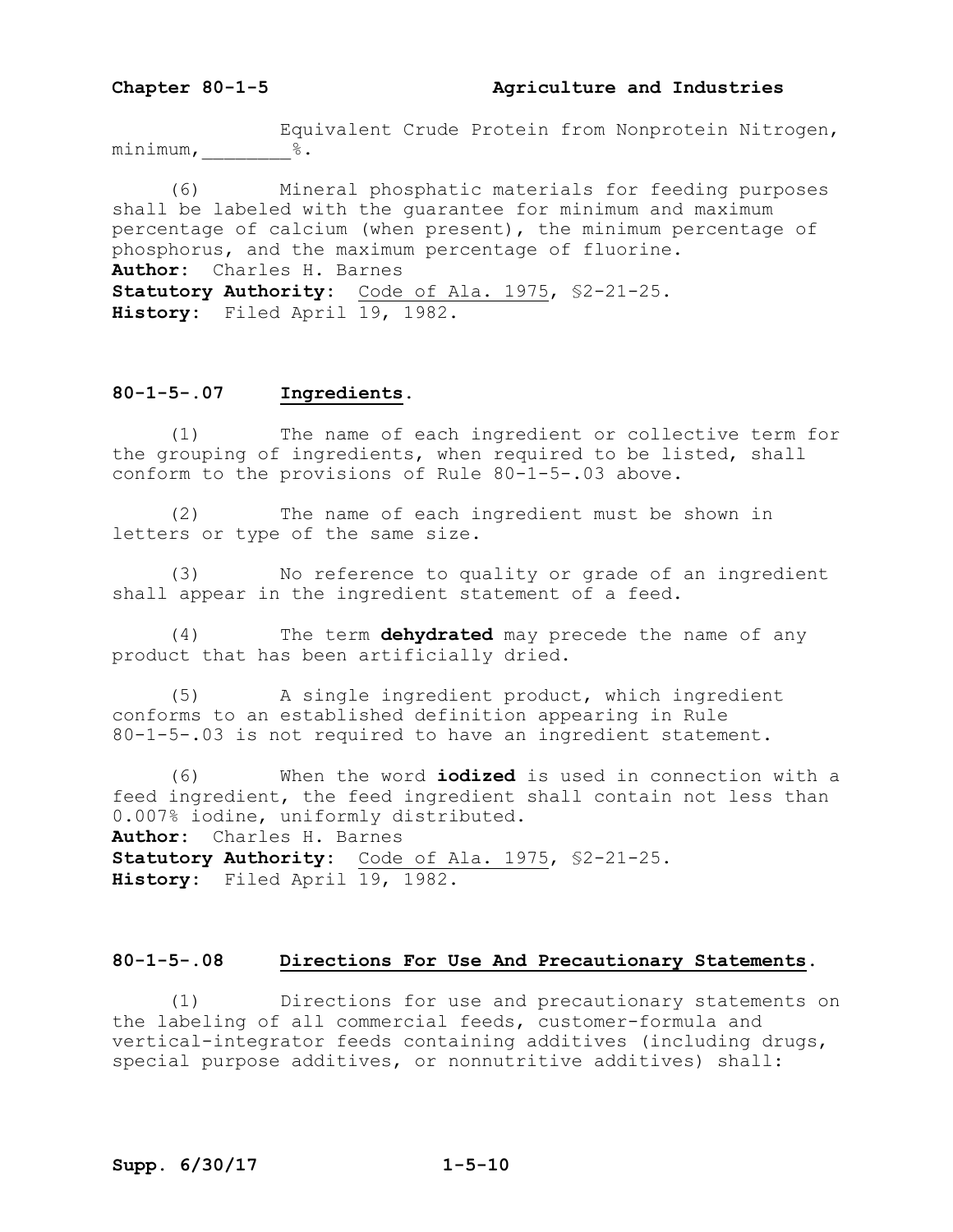(a) Be adequate to enable safe and effective use for the intended purposes by users with no special knowledge of the purpose and use of such articles; and

(b) Include, but not be limited to, all information described by all applicable regulations under the Federal Food, Drug and Cosmetic Act.

(2) Adequate directions for use and precautionary statements are required for feeds containing nonprotein nitrogen as specified in Rule 80-1-5-.09 below.

(3) Adequate directions for use and precautionary statements necessary for safe and effective use are required on commercial feeds distributed to supply particular dietary needs or for supplementing or fortifying the usual diet or ration with any vitamin, mineral or other dietary nutrient or compound. **Author:** Charles H. Barnes **Statutory Authority:** Code of Ala. 1975, §2-21-25. **History:** Filed April 19, 1982.

#### **80-1-5-.09 Nonprotein Nitrogen.**

(1) Urea and other nonprotein nitrogen products are acceptable ingredients only in commercial feeds for ruminant animals as a source of equivalent crude protein. If the commercial feed contains more than 8.75% of equivalent crude protein from all forms of nonprotein nitrogen, added as such, or the equivalent crude protein from all forms of nonprotein nitrogen, added as such, exceeds one-third of the total crude protein, the label shall bear adequate directions for the safe use of feeds and a precautionary statement: **CAUTION: USE AS DIRECTED.** The directions for use and the caution statement shall be in type of such size so placed on the label that they will be read and understood by ordinary persons under customary conditions of purchase and use.

(2) On labels such as those for medicated feeds which bear adequate feeding directions and/or warning statements, the presence of added nonprotein nitrogen shall not require a duplication of the feeding directions or the precautionary statements as long as those statements include sufficient information to ensure the safe and effective use of this product due to the presence of nonprotein nitrogen. **Author:** Charles H. Barnes **Statutory Authority:** Code of Ala. 1975, §2-21-25. History: Filed April 19, 1982.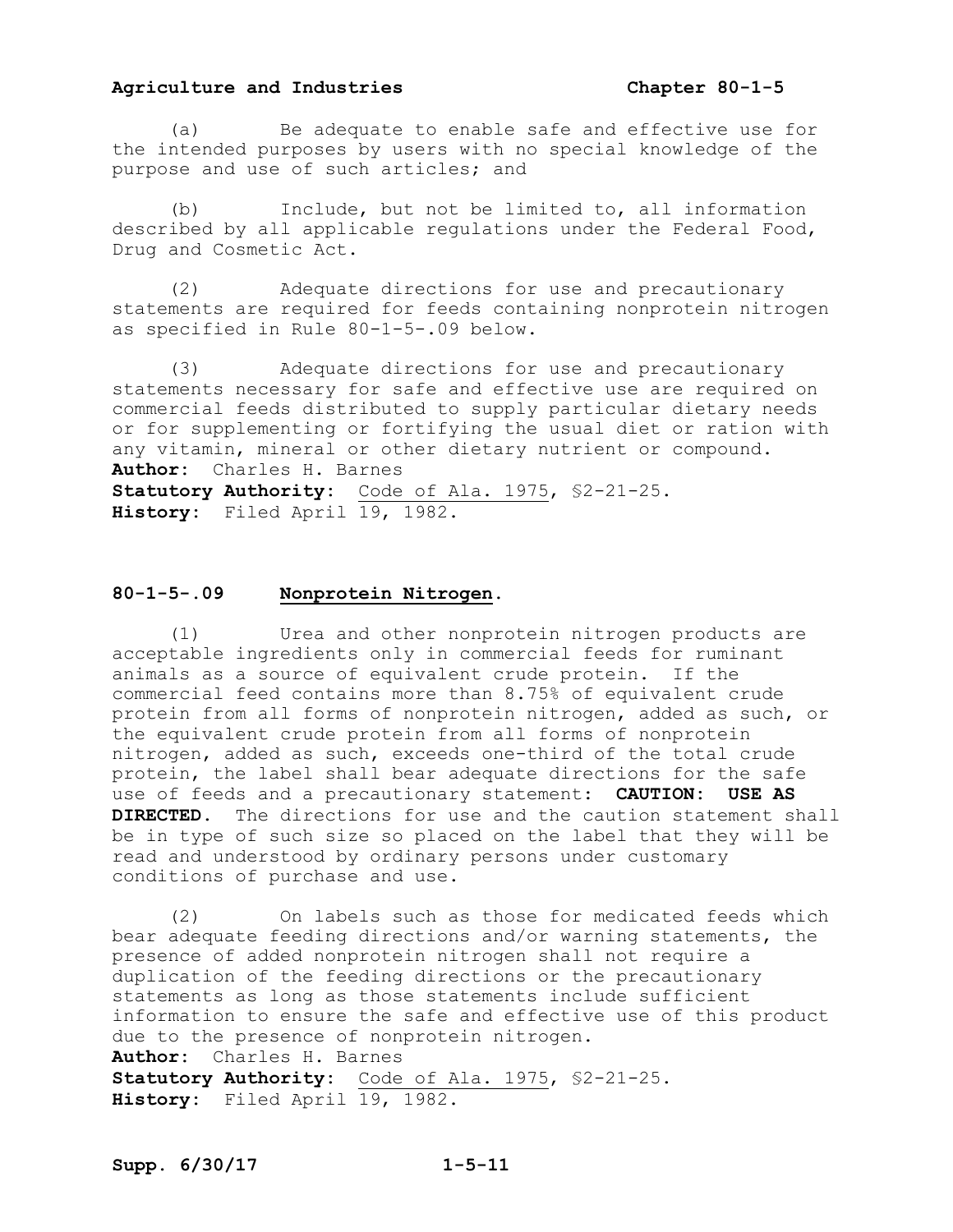#### **80-1-5-.10 Drug And Feed Additives.**

(1) Prior to approval of a label for commercial feed which contains additives (including drugs, other special purpose additives, or nonnutritive additives), the distributor may be required to submit evidence to prove the safety and efficacy of the commercial feed when used according to the directions furnished on the label.

(2) Satisfactory evidence of safety and efficacy of a commercial feed may be:

(a) When the commercial feed contains such additives, the use of which conforms to the requirements of the applicable regulations in the **C.F.R.** Title 21, or as amended, or which are **prior sanctioned** or **generally recognized as safe** for such use, or

(b) When the commercial feed is itself a drug as defined in Code of Ala. 1975, §2-21-17(8), and is generally recognized as safe and effective for the labeled use or is marketed subject to an application approved by the Food and Drug Administration under Title 21, U.S.C. 360(b) or as amended. **Author:** Charles H. Barnes **Statutory Authority:** Code of Ala. 1975, §2-21-25. **History:** Filed April 19, 1982.

**80-1-5-.11 Adulterants.** All screenings or by-products of grains and seeds containing weed seeds, when used in commercial feed or sold as such to the ultimate consumer, shall be ground fine enough or otherwise treated to destroy the viability of such weed seeds so that the finished product contains no more than 0 viable prohibited weed seeds per pound and not more than 300 viable restricted weed seeds per pound. **Authors:** Charles H. Barnes, Patrick B. Moody **Statutory Authority:** Code of Ala. 1975, \$2-21-25. **History:** Filed April 19, 1982. **Amended:** Filed May 12, 2017; effective June 26, 2017.

**80-1-5-.12 Adulteration: Definition Of Good Manufacturing Practice.** For the purpose of defining **good manufacturing practices**, in the determination of adulteration under the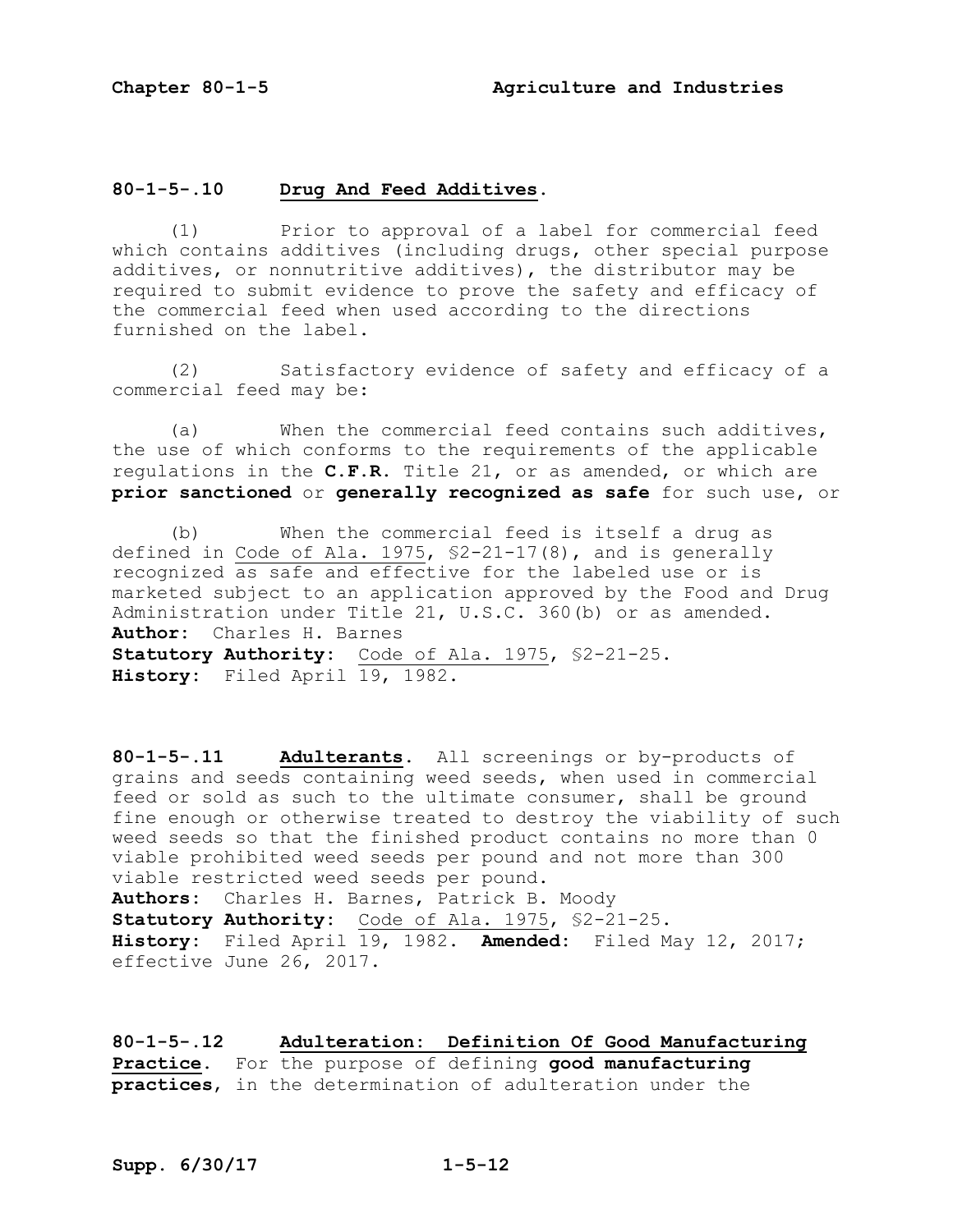provisions of Code of Ala. 1975, §2-21-22(8), the following shall apply:

(a) The regulations prescribing good manufacturing practices for medicated feeds as published in the **C.F.R.**, Title 21, Part 225, Sections 225.1 - 225.115 or as amended.

(b) The regulations prescribing good manufacturing practices for medicated premixes as published in C.F.R., Title 21, Part 226, §§226.1 - 226.115 or as amended. **Author:** Charles H. Barnes Statutory Authority: Code of Ala. 1975, \$2-21-25. **History:** Filed April 19, 1982.

**80-1-5-.13 Retention Time.** Retention time for samples and portions of samples shall be as follows:

(a) Samples of commercial feeds and feed ingredients found by official analysis to comply with the label guarantee may be disposed of at the conclusion of the analysis.

(b) Samples of commercial feeds and feed ingredients found by official analysis to be deficient from guarantees and subject to penalty or other regulatory action shall be retained for a period of 180 days or until certificate of payment is received or other regulatory action is completed. **Author:** Charles H. Barnes **Statutory Authority:** Code of Ala. 1975, §2-21-25. **History:** Filed April 19, 1982.

#### **80-1-5-.14 Short Weight.**

(1) A weight tolerance for commercial feed marketed in containers of 25 pounds or less of 3% of the declared weight (adjusted to 12% moisture) shall be allowed before a penalty is assessed.

(2) A weight tolerance for commercial feed marketed in containers of more than 25 pounds, but not more than 100 pounds of 2.5% of the declared weight (adjusted to 12% moisture) shall be allowed before a penalty is assessed.

(3) A weight tolerance for commercial feed marketed in containers of over 100 pounds of .5% of the declared weight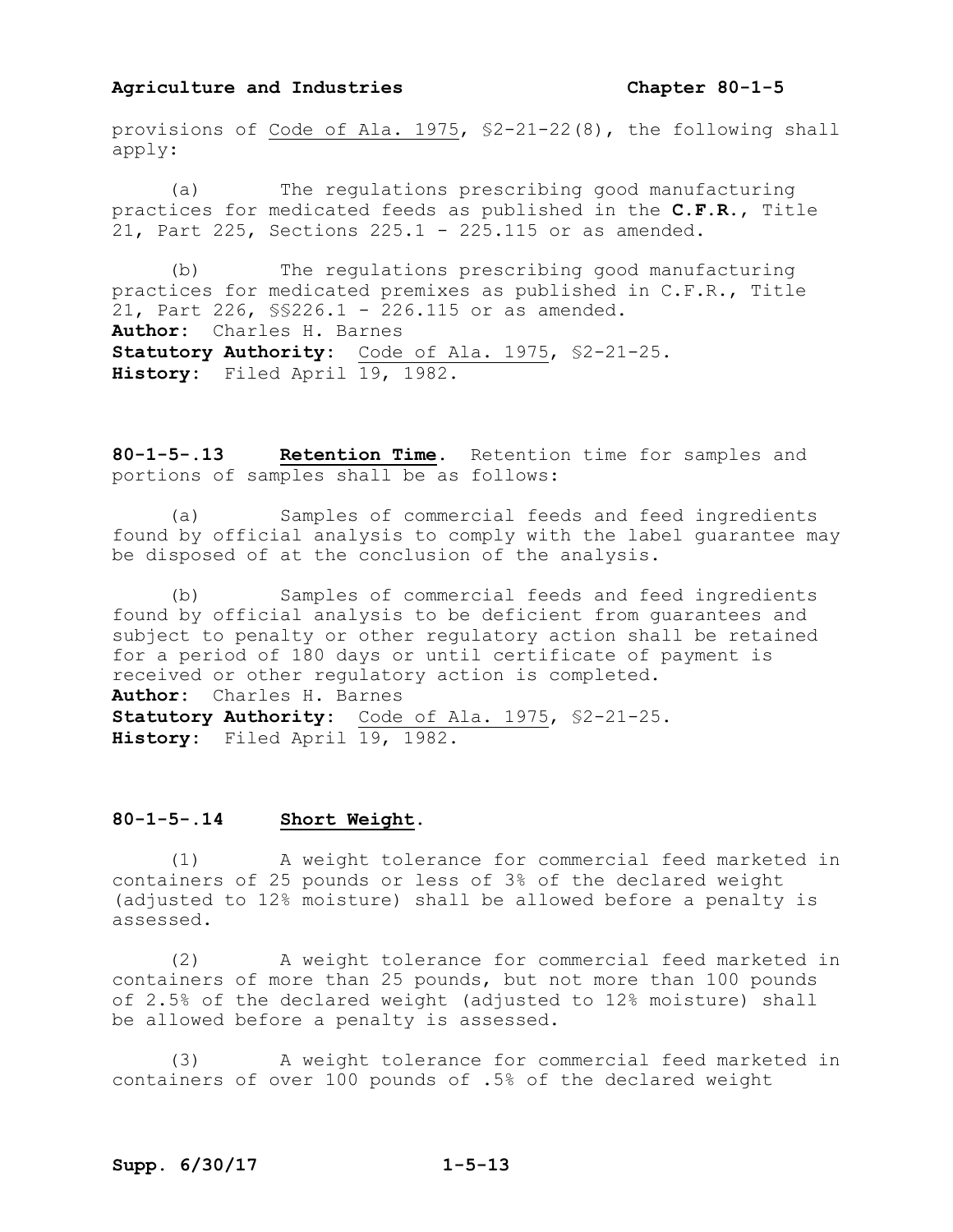#### Chapter 80-1-5 **Agriculture and Industries**

(adjusted to 12% moisture) shall be allowed before a penalty is assessed. **Author:** Charles H. Barnes **Statutory Authority:** Code of Ala. 1975, §2-21-25. **History:** Filed April 19, 1982.

**80-1-5-.15 Notice Of Payment Of Penalty.** When a penalty is assessed under provisions of Code of Ala. 1975, §2-21-29, of the Law, the Commissioner shall be notified by the guarantor of payments of such penalty to the consumer by one of the following methods:

(a) A certificate of receipt of penalty signed and dated by recipient of the payment.

(b) A photo copy of the negotiated instrument of penalty payment (in check, money order, etc.).

(c) A photo copy of a credit memo on recipient's account endorsed by recipient acknowledging notice of credit to his account. **Author:** Charles H. Barnes

**Statutory Authority:** Code of Ala. 1975, §2-21-25. **History:** January 1, 1979. **Amended:** July 9, 1980.

**80-1-5-.16 Bovine Spongiform Encephalopathy (BSE) Prevention.**  To prevent the establishment and amplification of Bovine Spongiform Encephalopahty (BSE) in Alabama, the following U.S. Food and Drug Administration regulations are incorporated by reference and shall be enforced by the Alabama Department of Agriculture and Industries:

(1) 21 C.F.R. §589.2000

(2) 21 C.F.R. §589.2001 **Author:** Patrick B. Moody **Statutory Authority:** Code of Ala. 1975, §2-21-25. **History: New Rule:** Filed August 14, 2014; effective September 18, 2014.

**EDITOR'S NOTE:** The following is a history by the Department of Agriculture and Industries prior to the enactment of the Alabama Administrative Procedure Act.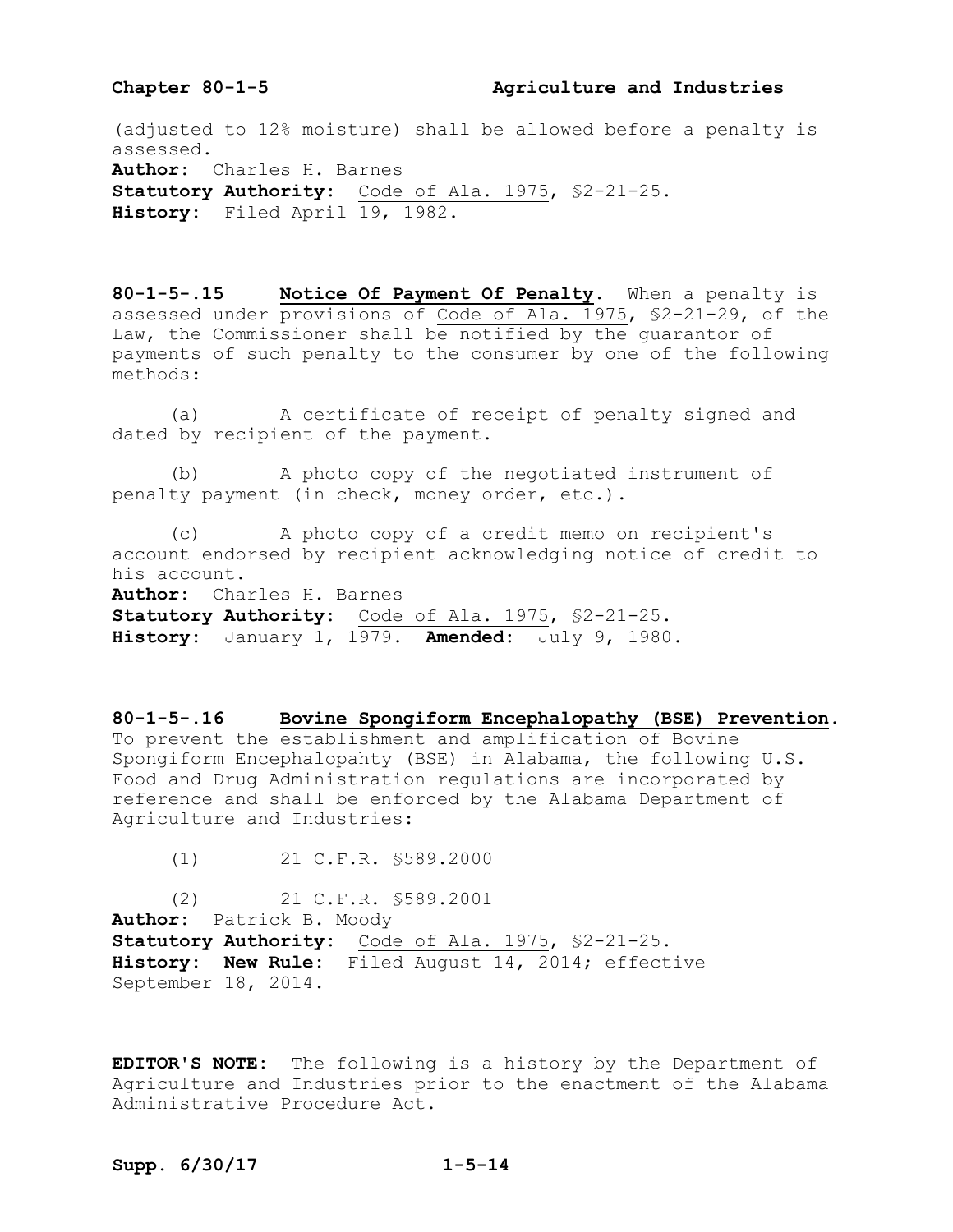**HISTORY:** This Chapter was first promulgated on January 1, 1979. It was amended June 9, 1980. It became effective July 9, 1980.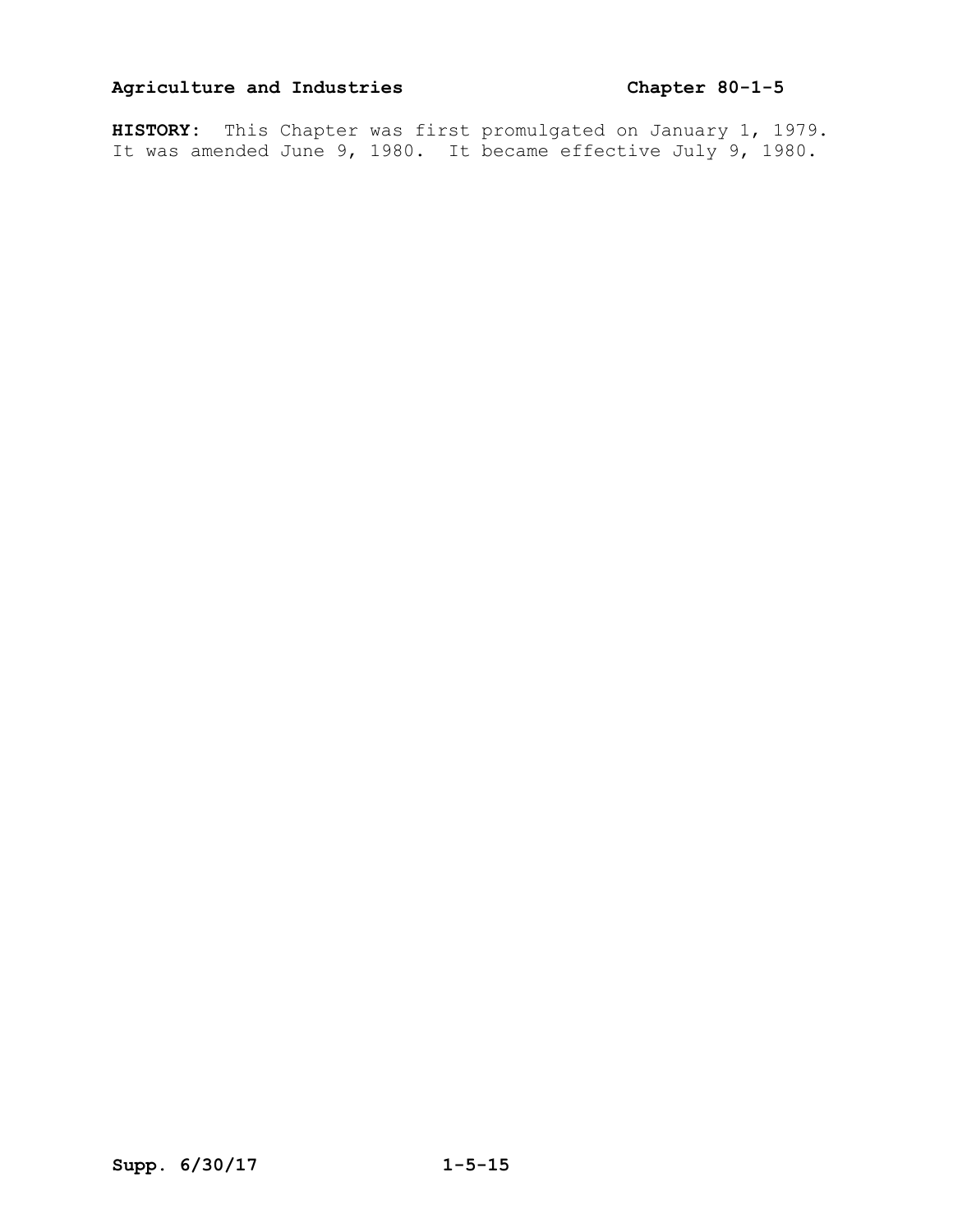#### **Agriculture and Industries Chapter 8019**

#### **ALABAMA DEPARTMENT OF AGRICULTURE AND INDUSTRIES AGRICULTURAL CHEMISTRY ADMINISTRATIVE CODE**

#### **CHAPTER 80-1-9 PET FOOD STANDARDS**

#### **TABLE OF CONTENTS**

**8019.01 Application 8019.02 Pet Food Standards** 

**80-1-9-.01 • Application.** Pursuant to Code of Ala. 1975, \$\$4, 67 and 68 of Title 2, the following regulations, standards and requirements are hereby approved and adopted for the sale of commercial feeds where such feeds are offered for sale or sold for the feeding of domestic animals, birds and fish that are normally maintained in or near households as pets: **Author:** Charles H. Barnes Statutory Authority: Code of Ala. 1975, \$2-21-25. **History:** Filed April 19, 1982.

**NOTE:** Code of Ala. 1975, §§4, 67 and 68 of Title 2 of the Code of Alabama appearing in the above rule are codified in Code of Ala. 1975, as  $\S$ 2-2-16, 2-21-12 and 2-21-13, respectively. Sections  $2-21-12$  and  $2-21-13$  were repealed January 1, 1979. Code of Ala. 1975, §2-21-25, apparently replaced the majority of repealed \$\$2-21-12 and 2-21-13.

80-1-9-.02 **Pet Food Standards.** The regulations as prepared and approved by the Association of American Feed Control Officials (AAFCO) and the Pet Food Institute as same appear in the official publication of the Association of American Feed Control Officials, 1977, as recommended for adoption to govern the manufacture or distribution of feeds for animals, birds and fish normally maintained or kept in or near a household as pets, are hereby adopted by reference thereto for implementation, administration and enforcement of the sale or offering for sale of commercial feeds in Alabama as regulated by Code of Ala. 1975, §§56-68, Title 2, as amended, the law which governs the sale of commercial feeds, unless such regulations as adopted herein by reference are in conflict with said law or clearly not applicable thereunder.

**Author:** Charles H. Barnes